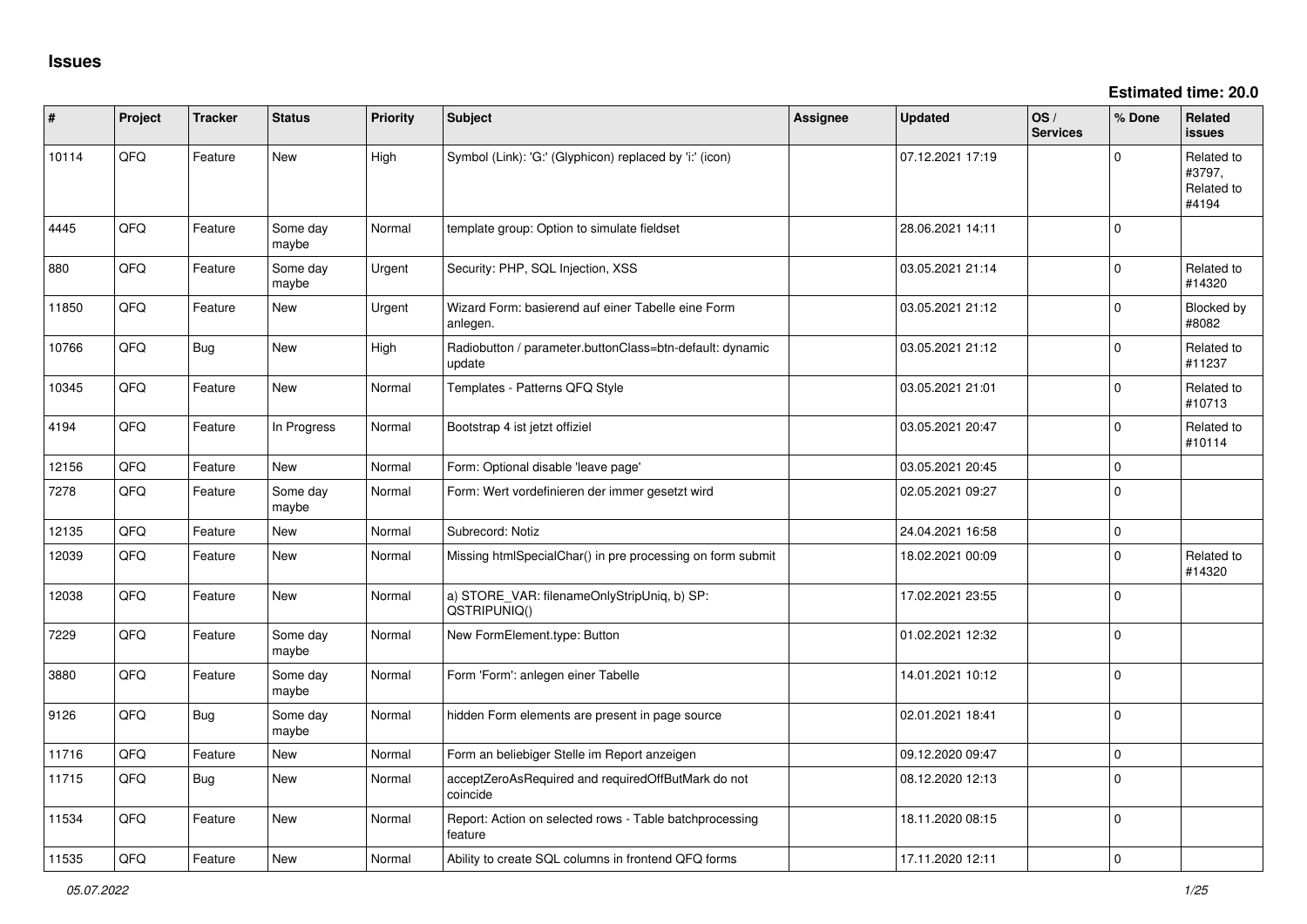| #     | Project | <b>Tracker</b> | <b>Status</b>     | <b>Priority</b> | <b>Subject</b>                                                                                                                                                | Assignee | <b>Updated</b>   | OS/<br><b>Services</b> | % Done       | Related<br>issues    |
|-------|---------|----------------|-------------------|-----------------|---------------------------------------------------------------------------------------------------------------------------------------------------------------|----------|------------------|------------------------|--------------|----------------------|
| 11522 | QFQ     | Bug            | <b>New</b>        | Normal          | Aus/Einblenden von Reitern                                                                                                                                    |          | 13.11.2020 14:58 |                        | $\mathbf 0$  |                      |
| 10759 | QFQ     | Bug            | New               | Normal          | emptyMeansNull - Feld falsch aktualisiert                                                                                                                     |          | 12.11.2020 23:45 |                        | $\Omega$     |                      |
| 11195 | QFQ     | Bug            | <b>New</b>        | Low             | Dynamic Update: Note not updated if new text is empty<br>(v20.4)                                                                                              |          | 25.09.2020 11:14 |                        | $\mathbf 0$  |                      |
| 10890 | QFQ     | Bug            | New               | Normal          | AutoCron hangs                                                                                                                                                |          | 20.07.2020 13:56 |                        | $\Omega$     |                      |
| 10874 | QFQ     | Feature        | <b>New</b>        | Normal          | Erstellen eines Foreign Keys in der Tabelle "FormElement"                                                                                                     |          | 13.07.2020 10:11 |                        | $\mathbf 0$  |                      |
| 10763 | QFQ     | Feature        | <b>New</b>        | Normal          | form accessed and submitted despite logout?                                                                                                                   |          | 16.06.2020 11:43 |                        | $\Omega$     |                      |
| 10738 | QFQ     | Feature        | Some day<br>maybe | Normal          | CORS headers for external API requests                                                                                                                        |          | 10.06.2020 14:00 |                        | $\mathbf 0$  |                      |
| 10384 | QFQ     | Feature        | <b>New</b>        | Normal          | Parameter Exchange QFQ Instances                                                                                                                              |          | 07.05.2020 09:38 |                        | $\mathbf 0$  |                      |
| 10324 | QFQ     | <b>Bug</b>     | New               | Normal          | Excel Export mit Template funktioniert nur, wenn Template<br>vor uid kommt                                                                                    |          | 30.03.2020 11:20 |                        | $\mathbf 0$  | Related to<br>#10257 |
| 5892  | QFQ     | Feature        | Some day<br>maybe | Normal          | QFQ should use T3 API to manipulate FE GROUP<br>membership                                                                                                    |          | 01.02.2020 23:20 |                        | $\mathbf 0$  |                      |
| 5452  | QFQ     | Feature        | Some day<br>maybe | Normal          | Thumbnails from PDF: bad quality                                                                                                                              |          | 01.02.2020 23:20 |                        | $\Omega$     |                      |
| 4719  | QFQ     | Feature        | Some day<br>maybe | Normal          | Custom Message in Client in case of 'Browser tab close,<br>modification will be lost'                                                                         |          | 01.02.2020 23:20 |                        | $\Omega$     |                      |
| 4640  | QFQ     | Feature        | Some day<br>maybe | Normal          | Rename System Forms                                                                                                                                           |          | 01.02.2020 23:20 |                        | $\Omega$     |                      |
| 4627  | QFQ     | Feature        | Some day<br>maybe | Normal          | dbupdate: all tables - check 'create', 'modified' if it is possible<br>to change to default 'CURRENT_TIMESTAMP' and modified<br>'ON UPDATE CURRENT TIMESTAMP' |          | 01.02.2020 23:20 |                        | $\Omega$     |                      |
| 4626  | QFQ     | Feature        | Some day<br>maybe | Normal          | Mobile View: 'classBody=qfq-form-right' makes no sense                                                                                                        |          | 01.02.2020 23:20 |                        | $\Omega$     |                      |
| 4551  | QFQ     | Feature        | Some day<br>maybe | Normal          | Set 'pills' via dynamicUpdate to show/hide/disabled                                                                                                           |          | 01.02.2020 23:20 |                        | $\mathbf 0$  | Related to<br>#3752  |
| 4546  | QFQ     | Bug            | Some day<br>maybe | Normal          | NH: SIP storage is destroyed                                                                                                                                  |          | 01.02.2020 23:20 |                        | $\Omega$     |                      |
| 4536  | QFQ     | Feature        | Some day<br>maybe | Normal          | FE upload: problem with delete if mutliple uploads an<br>FE.name="                                                                                            |          | 01.02.2020 23:20 |                        | $\Omega$     |                      |
| 4446  | QFQ     | Feature        | Some day<br>maybe | Normal          | New FE get same feldContainerId as last modifed FE                                                                                                            |          | 01.02.2020 23:20 |                        | $\mathbf{0}$ |                      |
| 4443  | QFQ     | Feature        | Some day<br>maybe | Normal          | Form: multiple secondary tables                                                                                                                               |          | 01.02.2020 23:20 |                        | $\Omega$     |                      |
| 7402  | QFQ     | Bug            | Some day<br>maybe | Normal          | thumbnail cache: outdated picture when permission denied<br>and permission resolved.                                                                          |          | 01.02.2020 23:20 |                        | $\Omega$     |                      |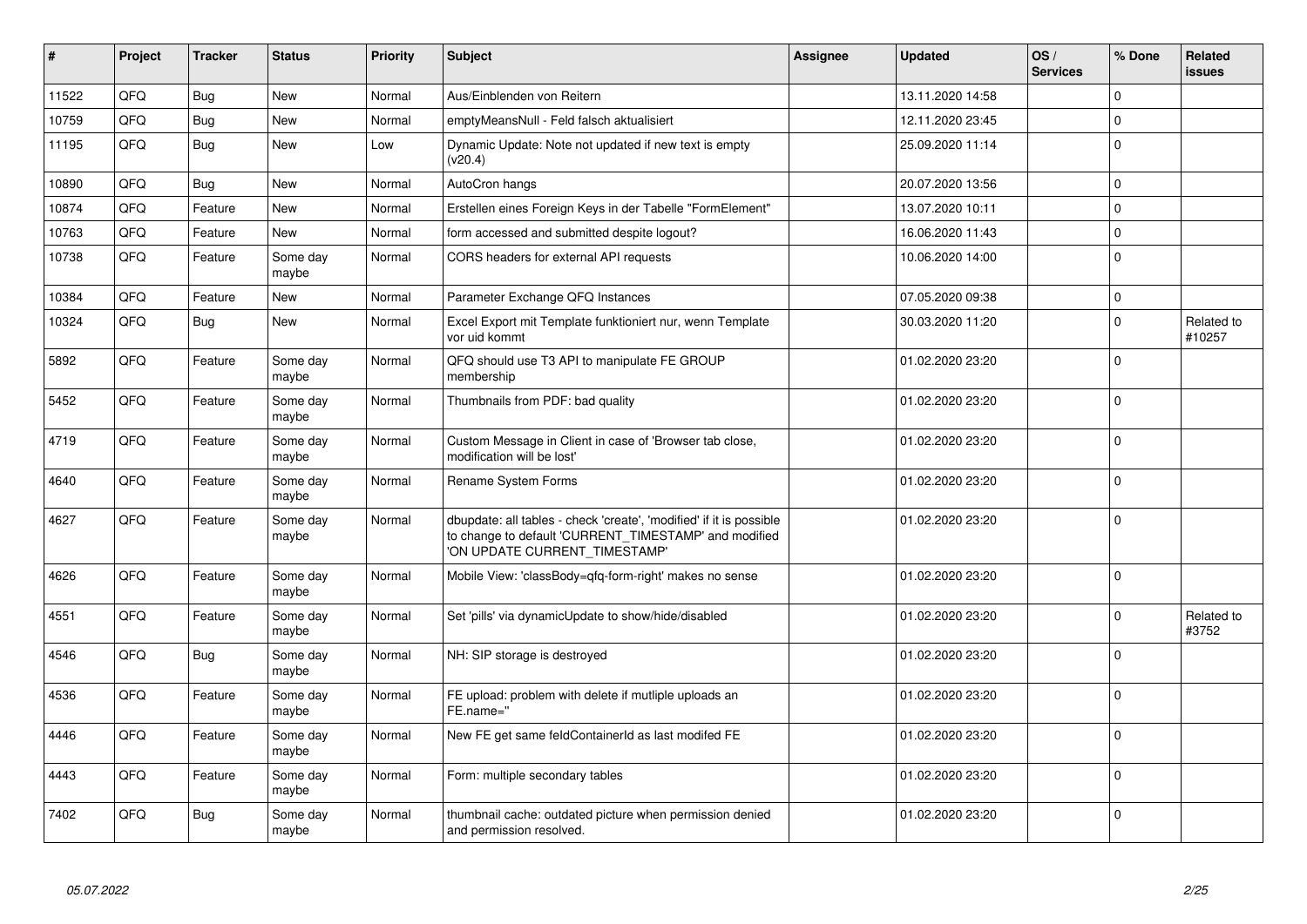| $\sharp$ | Project | <b>Tracker</b> | <b>Status</b>     | <b>Priority</b> | <b>Subject</b>                                                                                               | Assignee | <b>Updated</b>   | OS/<br><b>Services</b> | % Done       | Related<br>issues                           |
|----------|---------|----------------|-------------------|-----------------|--------------------------------------------------------------------------------------------------------------|----------|------------------|------------------------|--------------|---------------------------------------------|
| 7101     | QFQ     | <b>Bug</b>     | Some day<br>maybe | Normal          | 'form' in SIP and 'report' - breaks                                                                          |          | 01.02.2020 23:20 |                        | 0            |                                             |
| 5851     | QFQ     | Feature        | Some day<br>maybe | Normal          | Queue System implementieren: MQTT, RabbitMQ                                                                  |          | 01.02.2020 23:20 |                        | $\Omega$     | Related to<br>#5715                         |
| 5850     | QFQ     | Feature        | Some day<br>maybe | Normal          | Deployment: In QFQ Doc best practice fuer zeitgemaesses<br>Deployment beschreiben                            |          | 01.02.2020 23:20 |                        | 0            |                                             |
| 5455     | QFQ     | Feature        | Some day<br>maybe | Normal          | Mail Redirects grld abhaengig                                                                                |          | 01.02.2020 23:20 |                        | $\mathbf{0}$ |                                             |
| 5342     | QFQ     | Feature        | Some day<br>maybe | Normal          | link - with HTML Attributes                                                                                  |          | 01.02.2020 23:20 |                        | $\Omega$     | Related to<br>#14077                        |
| 4816     | QFQ     | Feature        | Some day<br>maybe | Normal          | Templates for QFQ Reports (Tables, Radios, )                                                                 |          | 01.02.2020 23:20 |                        | $\Omega$     |                                             |
| 4439     | QFQ     | Feature        | Some day<br>maybe | Normal          | Log: report all actions fired by an FE Element, incl. the<br>original directive (slaveld, sqlInsert, )       |          | 01.02.2020 23:20 |                        | 0            | Related to<br>#4432,<br>Related to<br>#5458 |
| 4435     | QFQ     | Feature        | Some day<br>maybe | Normal          | Report: striptags - specify allowed tags                                                                     |          | 01.02.2020 23:20 |                        | $\Omega$     |                                             |
| 4433     | QFQ     | Feature        | Some day<br>maybe | Normal          | Log when SIP will be destroyed by QFQ for any (security)<br>reason                                           |          | 01.02.2020 23:20 |                        | 0            | Related to<br>#4432,<br>Related to<br>#5458 |
| 1234     | QFQ     | Feature        | Some day<br>maybe | Normal          | QF: Record numbering: Im Grid soll in Spalte 1 optional die<br>laufende Nummer der Records angezeigt werden. |          | 01.02.2020 23:20 |                        | $\Omega$     |                                             |
| 955      | QFQ     | Feature        | Some day<br>maybe | Normal          | QF: Notizen vor/nach dem Form                                                                                |          | 01.02.2020 23:20 |                        | $\Omega$     |                                             |
| 8056     | QFQ     | Feature        | Some day<br>maybe | Normal          | Termin Organisation (Reservation)                                                                            |          | 01.02.2020 23:19 |                        | $\Omega$     | Related to<br>#8658                         |
| 7921     | QFQ     | Feature        | Some day<br>maybe | Normal          | Rest API Export: URL kuerzer machen                                                                          |          | 01.02.2020 23:19 |                        | $\mathbf{0}$ |                                             |
| 7281     | QFQ     | <b>Bug</b>     | Some day<br>maybe | Normal          | Subrecords: on large screen separator line too short                                                         |          | 01.02.2020 23:19 |                        | $\mathbf{0}$ |                                             |
| 7100     | QFQ     | Feature        | Some day<br>maybe | Normal          | Download: log access, max downloads, time limit                                                              |          | 01.02.2020 23:19 |                        | 0            |                                             |
| 6704     | QFQ     | Feature        | Some day<br>maybe | Normal          | Upload Mode: Bilder in Notizen rechts sollen aktuellen<br>Upload repräsentieren.                             |          | 01.02.2020 23:19 |                        | $\mathbf 0$  | Related to<br>#3264                         |
| 6084     | QFQ     | Feature        | Some day<br>maybe | Normal          | New escape type: 'D' - convert date                                                                          |          | 01.02.2020 23:19 |                        | $\mathbf{0}$ |                                             |
| 5923     | QFQ     | Feature        | Some day<br>maybe | Normal          | fillStoreSystemBySqlLate                                                                                     |          | 01.02.2020 23:19 |                        | 0            |                                             |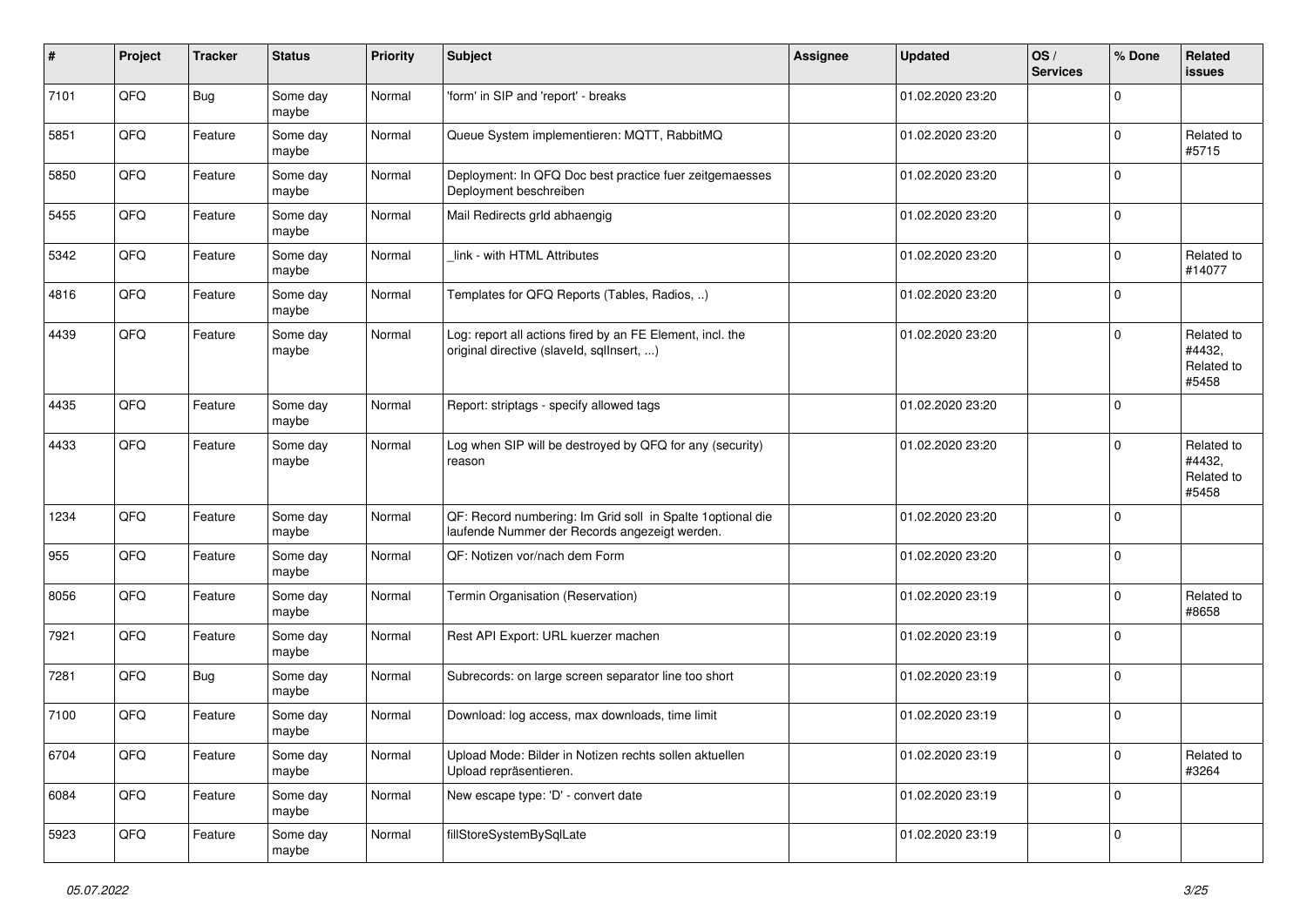| #    | Project | <b>Tracker</b> | <b>Status</b>     | <b>Priority</b> | <b>Subject</b>                                                                                                                                           | <b>Assignee</b> | <b>Updated</b>   | OS/<br><b>Services</b> | % Done         | Related<br>issues    |
|------|---------|----------------|-------------------|-----------------|----------------------------------------------------------------------------------------------------------------------------------------------------------|-----------------|------------------|------------------------|----------------|----------------------|
| 5895 | QFQ     | Feature        | Some day<br>maybe | Normal          | Tutorial: List of all QFQ Features                                                                                                                       |                 | 01.02.2020 23:19 |                        | $\Omega$       |                      |
| 5893 | QFQ     | Feature        | Some day<br>maybe | Normal          | Edit on double-click                                                                                                                                     |                 | 01.02.2020 23:19 |                        | $\mathbf 0$    | Related to<br>#5894  |
| 5877 | QFQ     | <b>Bug</b>     | Some day<br>maybe | Normal          | FE.type=note:bsColumn strange behaviour                                                                                                                  |                 | 01.02.2020 23:19 |                        | $\Omega$       |                      |
| 5805 | QFQ     | Feature        | Some day<br>maybe | Normal          | TypeAHead SQL value instead of key stored                                                                                                                |                 | 01.02.2020 23:19 |                        | $\mathbf 0$    | Related to<br>#5444  |
| 9855 | QFQ     | Bug            | New               | Normal          | <b>Required Check</b>                                                                                                                                    |                 | 01.02.2020 15:56 |                        | $\mathbf{0}$   |                      |
| 9024 | QFQ     | <b>Bug</b>     | Some day<br>maybe | Normal          | QFQ Einarbeitung                                                                                                                                         |                 | 01.02.2020 15:56 |                        | $\Omega$       |                      |
| 9853 | QFQ     | Feature        | New               | Normal          | Check das SQL / QFQ / Mail Logfile geschrieben wird                                                                                                      |                 | 09.01.2020 11:15 |                        | $\mathbf{0}$   |                      |
| 2950 | QFQ     | Feature        | Some day<br>maybe | Normal          | Inhalt QFQ Records als File                                                                                                                              |                 | 11.12.2019 16:03 |                        | $\Omega$       |                      |
| 1623 | QFQ     | Feature        | Some day<br>maybe | Normal          | RealURL                                                                                                                                                  |                 | 11.12.2019 16:03 |                        | 30             |                      |
| 1510 | QFQ     | Feature        | Some day<br>maybe | Normal          | jquery von google laden, falls das nicht geht lokal                                                                                                      |                 | 11.12.2019 16:03 |                        | $\Omega$       |                      |
| 1253 | QFQ     | Feature        | Some day<br>maybe | Normal          | QF: Colorpicker                                                                                                                                          |                 | 11.12.2019 16:03 |                        | $\Omega$       |                      |
| 1251 | QFQ     | Feature        | Some day<br>maybe | Normal          | QF: Combo                                                                                                                                                |                 | 11.12.2019 16:03 |                        | $\Omega$       |                      |
| 4138 | QFQ     | Bug            | Some day<br>maybe | Normal          | _style fehlt                                                                                                                                             |                 | 11.12.2019 16:03 |                        | $\overline{0}$ |                      |
| 4122 | QFQ     | <b>Bug</b>     | Some day<br>maybe | Normal          | file: Render Mode hat keinen Effekt                                                                                                                      |                 | 11.12.2019 16:03 |                        | $\overline{0}$ |                      |
| 4027 | QFQ     | Feature        | Some day<br>maybe | Normal          | Missing: orange 'check' / 'bullet'                                                                                                                       |                 | 11.12.2019 16:03 |                        | $\Omega$       |                      |
| 3879 | QFQ     | Feature        | Some day<br>maybe | Normal          | Form 'FormElement': Beim Feld 'name' rechts in der Notiz<br>einen Link einblenden - a) aktuelle Definition anzeigen, b)<br>Spalte in der Tabelle anlegen |                 | 11.12.2019 16:03 |                        | $\overline{0}$ |                      |
| 3878 | QFQ     | Feature        | Some day<br>maybe | Normal          | Form 'FormElement': Spalte 'name' typeAhead mit<br>Spaltennamen der Primarytable.                                                                        |                 | 11.12.2019 16:03 |                        | $\overline{0}$ |                      |
| 3646 | QFQ     | Feature        | Some day<br>maybe | Normal          | Moeglichkeit HTML Tags in Reports auszugeben (zu<br>enkodieren: htmlspecialchars)                                                                        |                 | 11.12.2019 16:02 |                        | $\mathbf 0$    | Related to<br>#14320 |
| 3617 | QFQ     | Feature        | Some day<br>maybe | Normal          | Load javascripts at bottom                                                                                                                               |                 | 11.12.2019 16:02 |                        | $\overline{0}$ |                      |
| 3567 | QFG     | Feature        | Some day<br>maybe | Low             | 'Save', 'Close', 'New' als FormElement                                                                                                                   |                 | 11.12.2019 16:02 |                        | $\overline{0}$ |                      |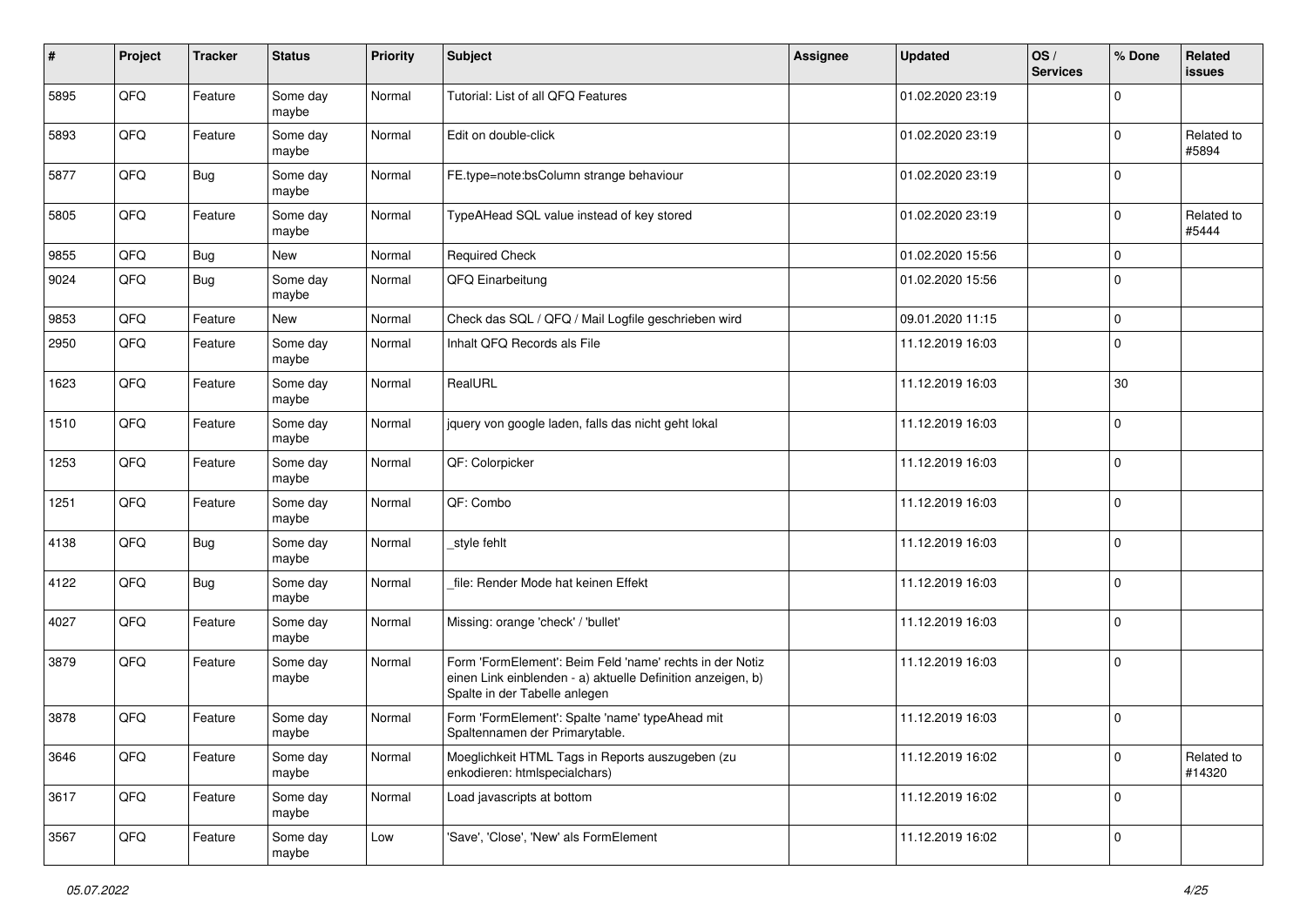| #     | Project | <b>Tracker</b> | <b>Status</b>     | <b>Priority</b> | Subject                                                                                   | <b>Assignee</b> | <b>Updated</b>   | OS/<br><b>Services</b> | % Done         | Related<br>issues   |
|-------|---------|----------------|-------------------|-----------------|-------------------------------------------------------------------------------------------|-----------------|------------------|------------------------|----------------|---------------------|
| 3495  | QFQ     | Feature        | Some day<br>maybe | Normal          | Predifined Parameter werden nicht in '+' (add new record)<br>SIP gerendert.               |                 | 11.12.2019 16:02 |                        | $\Omega$       |                     |
| 5160  | QFQ     | Feature        | Some day<br>maybe | Normal          | QFQ collaborative / together.js, ShareJS, y-js, collaborative,                            |                 | 11.12.2019 16:02 |                        | $\overline{0}$ |                     |
| 5129  | QFQ     | Feature        | Some day<br>maybe | Normal          | Reports: SQL fuer x Achse und y Achse                                                     |                 | 11.12.2019 16:02 |                        | $\Omega$       |                     |
| 4974  | QFQ     | Feature        | Some day<br>maybe | Normal          | Long polling - inform all listening clients of changes                                    |                 | 11.12.2019 16:02 |                        | $\mathbf 0$    |                     |
| 4444  | QFQ     | Feature        | Some day<br>maybe | Normal          | FE.type=upload: detect mime type                                                          |                 | 11.12.2019 16:02 |                        | $\mathbf 0$    | Related to<br>#4303 |
| 4442  | QFQ     | Feature        | Some day<br>maybe | Normal          | Special Column Name: _link - new symbol G (Glyph) to<br>choose any available symbol       |                 | 11.12.2019 16:02 |                        | $\Omega$       |                     |
| 4441  | QFQ     | <b>Bug</b>     | Some day<br>maybe | Normal          | \$_SERVER Vars sollten nur aus dem Store genommen<br>werden - Code entsprechend anpassen. |                 | 11.12.2019 16:02 |                        | $\Omega$       |                     |
| 4440  | QFQ     | Feature        | Some day<br>maybe | Normal          | Manual.rst: explain how to. expand PHP Session to 4h                                      |                 | 11.12.2019 16:02 |                        | $\mathbf 0$    |                     |
| 6515  | QFQ     | Feature        | Some day<br>maybe | Normal          | Formular: Felder dynamisch ein/ausblenden                                                 |                 | 11.12.2019 16:02 |                        | 0              |                     |
| 6299  | QFQ     | Feature        | Some day<br>maybe | Normal          | Attack detection: log table with invalid SIP access                                       |                 | 11.12.2019 16:02 |                        | $\Omega$       | Related to<br>#3947 |
| 6288  | QFQ     | Feature        | Some day<br>maybe | Normal          | Best Practice: Erklaeren wie man ein Formular ganz in<br>'weiss' erstellen kann           |                 | 11.12.2019 16:02 |                        | 0              |                     |
| 6083  | QFQ     | Feature        | Some day<br>maybe | Normal          | Dynamic Update: Value Check via SQL                                                       |                 | 11.12.2019 16:02 |                        | $\Omega$       |                     |
| 5783  | QFQ     | Feature        | Some day<br>maybe | Normal          | <b>BPMN View/Edit</b>                                                                     |                 | 11.12.2019 16:02 |                        | $\Omega$       |                     |
| 7108  | QFQ     | Feature        | Some day<br>maybe | Normal          | QFQ Wrap Elements                                                                         |                 | 11.12.2019 16:01 |                        | $\Omega$       |                     |
| 7106  | QFQ     | Feature        | Some day<br>maybe | Normal          | Beispiel Nummerierung von Rows in Report                                                  |                 | 11.12.2019 16:01 |                        | $\mathbf 0$    |                     |
| 7105  | QFQ     | Feature        | Some day<br>maybe | Normal          | Beispiel wie man in einer zweiten Tabelle speichert.                                      |                 | 11.12.2019 16:01 |                        | 0              |                     |
| 7104  | QFQ     | Feature        | Some day<br>maybe | Normal          | Manual: hint about escaping if '\r' appears in mail body                                  |                 | 11.12.2019 16:01 |                        | 0              |                     |
| 6992  | QFQ     | Feature        | Some day<br>maybe | Normal          | DB exception: Syntax Highlight                                                            |                 | 11.12.2019 16:01 |                        | $\mathbf 0$    | Related to<br>#5450 |
| 9020  | QFQ     | Bug            | Some day<br>maybe | Normal          | radio mit buttonClass und dynamicUpdate lassen sich nicht<br>kombinieren                  |                 | 11.12.2019 16:01 |                        | $\overline{0}$ |                     |
| 14185 | QFQ     | Feature        | New               | Normal          | External/Autocron.php - better suitable directory                                         | Support: System | 28.05.2022 11:03 |                        | $\overline{0}$ |                     |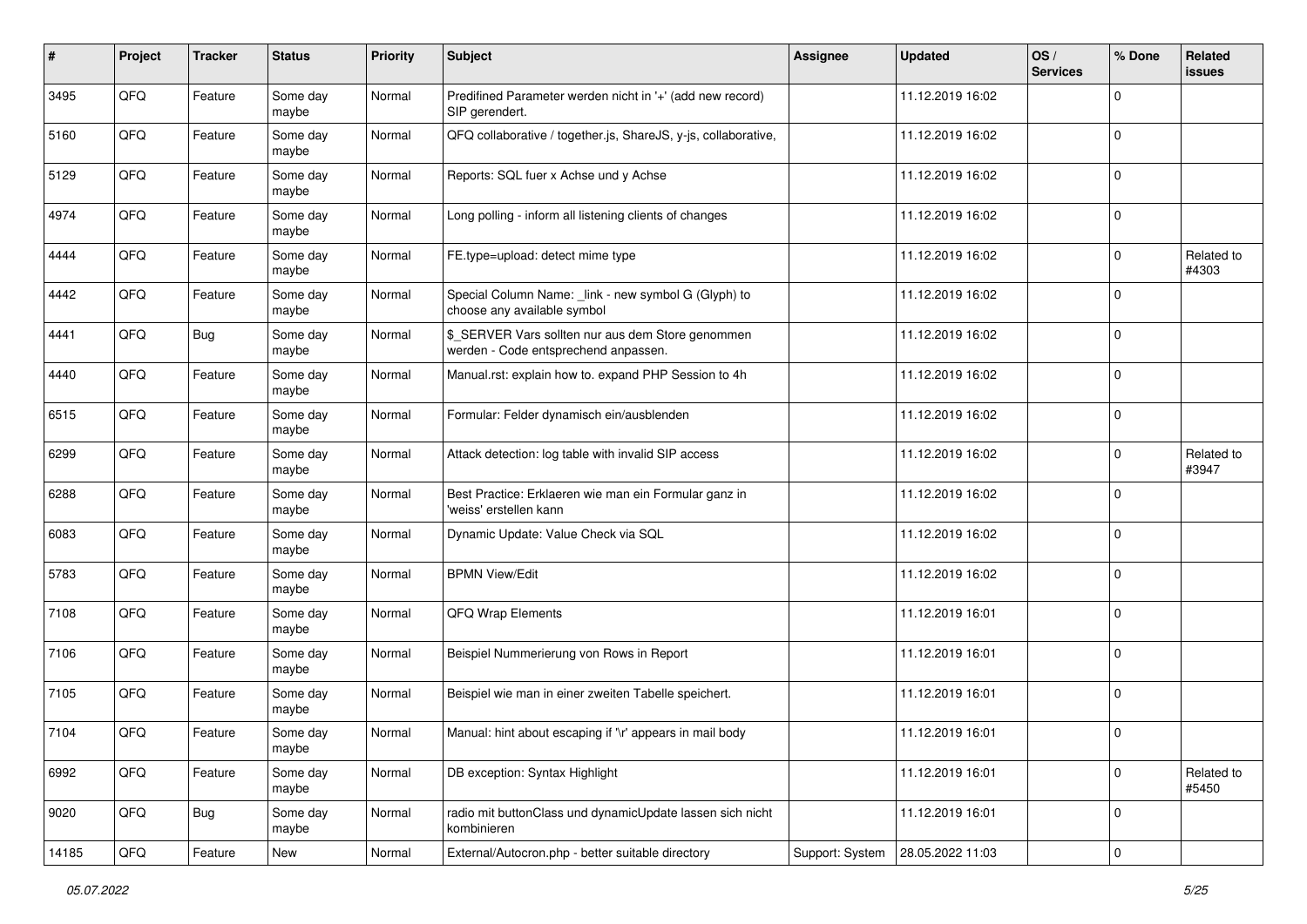| ∦     | Project | <b>Tracker</b> | <b>Status</b>     | <b>Priority</b> | <b>Subject</b>                                                                                      | <b>Assignee</b> | <b>Updated</b>   | OS/<br><b>Services</b> | % Done       | Related<br><b>issues</b>                                               |
|-------|---------|----------------|-------------------|-----------------|-----------------------------------------------------------------------------------------------------|-----------------|------------------|------------------------|--------------|------------------------------------------------------------------------|
| 7732  | QFQ     | Feature        | Some day<br>maybe | Normal          | Javascript: Lazy Loading der add on libs                                                            | Benjamin Baer   | 08.06.2022 10:38 |                        | $\Omega$     | Related to<br>#12611,<br>Related to<br>#12490,<br>Related to<br>#10013 |
| 12490 | QFQ     | Feature        | New               | Normal          | Loading Plugins in QFQ - see what tinymce does. (lazy<br>loading)                                   | Benjamin Baer   | 08.06.2022 10:37 |                        | $\Omega$     | Related to<br>#12611,<br>Related to<br>#10013,<br>Related to<br>#7732  |
| 7602  | QFQ     | Feature        | ToDo              | High            | Multi Select: with checkboxes                                                                       | Benjamin Baer   | 22.03.2022 09:07 |                        | $\mathbf 0$  |                                                                        |
| 6140  | QFQ     | <b>Bug</b>     | Priorize          | Normal          | QFQ DnD Sort: Locked fields                                                                         | Benjamin Baer   | 21.03.2022 09:56 |                        | $\Omega$     |                                                                        |
| 6801  | QFQ     | Feature        | Priorize          | Normal          | Fabric: Maximize / FullIscreen                                                                      | Benjamin Baer   | 21.03.2022 09:56 |                        | $\mathbf{0}$ |                                                                        |
| 5562  | QFQ     | Feature        | Priorize          | Normal          | Drag'n'Drop fuer Uploads                                                                            | Benjamin Baer   | 21.03.2022 09:52 |                        | $\mathbf 0$  | Related to<br>#9706                                                    |
| 6224  | QFQ     | Feature        | Priorize          | Normal          | Dynamic update: fade in/out fields                                                                  | Benjamin Baer   | 21.03.2022 09:50 |                        | $\Omega$     |                                                                        |
| 5366  | QFQ     | Feature        | Priorize          | Normal          | Saving with keyboard shortcuts                                                                      | Benjamin Baer   | 21.03.2022 09:47 |                        | $\mathbf{0}$ |                                                                        |
| 12556 | QFQ     | Feature        | New               | Normal          | Pills Title: colored = static or dynamic on allrequiredgiven                                        | Benjamin Baer   | 19.03.2022 17:49 |                        | $\Omega$     |                                                                        |
| 13528 | QFQ     | Bug            | New               | Normal          | gfg.io > releases: es wird kein neues Release angelegt                                              | Benjamin Baer   | 19.03.2022 17:46 |                        | $\mathbf 0$  |                                                                        |
| 13647 | QFQ     | Bug            | New               | Normal          | Autofocus funktioniert nicht auf Chrome                                                             | Benjamin Baer   | 19.03.2022 17:44 |                        | $\mathbf 0$  |                                                                        |
| 12476 | QFQ     | Feature        | New               | Normal          | clearMe: a) should trigger 'dirty', b) sticky on textarea resize                                    | Benjamin Baer   | 04.01.2022 08:40 |                        | $\Omega$     | Related to<br>#9528                                                    |
| 6870  | QFQ     | Feature        | Priorize          | Normal          | Click on '_link' triggers an API call                                                               | Benjamin Baer   | 03.01.2022 08:25 |                        | $\mathbf{0}$ |                                                                        |
| 2665  | QFQ     | <b>Bug</b>     | Priorize          | Normal          | Dynamic Update funktioniert nicht, wenn beim<br>entsprechenden FormElement eine size angegeben ist. | Benjamin Baer   | 03.01.2022 08:12 |                        | 30           |                                                                        |
| 6566  | QFQ     | Bug            | Priorize          | Normal          | Link Function 'delete': provided parameter missing on page<br>reload                                | Benjamin Baer   | 03.01.2022 08:08 |                        | $\Omega$     |                                                                        |
| 4457  | QFQ     | Bug            | Priorize          | Normal          | typeahead: pressing return to select an item, saves the form<br>and closes the form.                | Benjamin Baer   | 03.01.2022 08:01 |                        | $\Omega$     | Related to<br>#4398                                                    |
| 7965  | QFQ     | Feature        | Priorize          | Normal          | Input type 'text' with visual format - currency                                                     | Benjamin Baer   | 03.01.2022 07:45 |                        | $\mathbf{0}$ |                                                                        |
| 9135  | QFQ     | Feature        | Priorize          | Normal          | Progress Bar generic / replace old hourglass download<br>popup                                      | Benjamin Baer   | 03.01.2022 07:43 |                        | $\Omega$     |                                                                        |
| 9548  | QFQ     | Feature        | Feedback          | High            | FormElement: Pattern mismatch - optional report only on<br>focus lost                               | Benjamin Baer   | 03.05.2021 21:14 |                        | $\Omega$     |                                                                        |
| 11237 | QFQ     | Bug            | <b>New</b>        | High            | Radiobutton / parameter.buttonClass= btn-default - kein dirty<br>Trigger                            | Benjamin Baer   | 03.05.2021 21:12 |                        | $\Omega$     | Related to<br>#10766                                                   |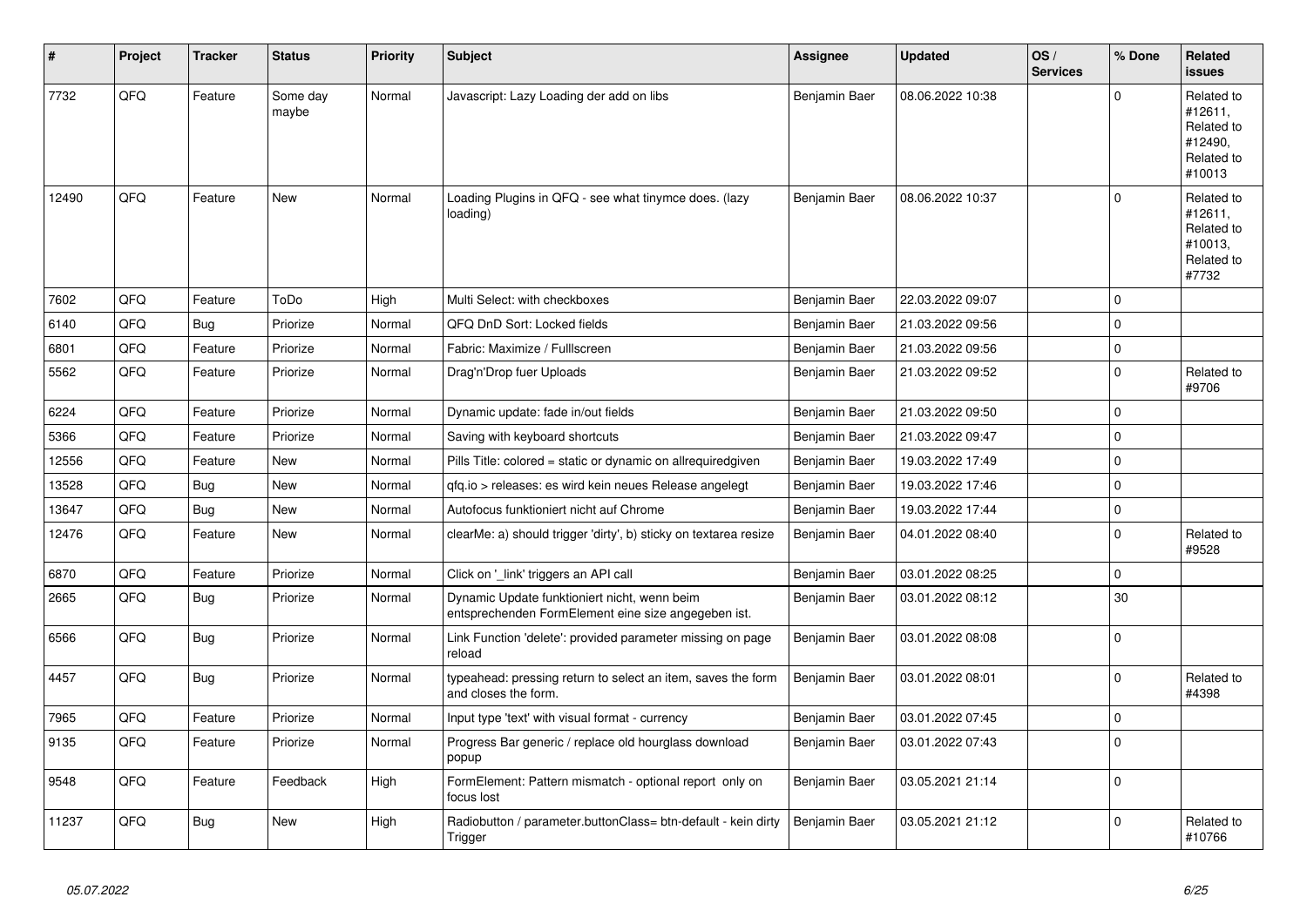| #     | Project | <b>Tracker</b> | <b>Status</b>     | <b>Priority</b> | Subject                                                                                                                                                  | Assignee      | <b>Updated</b>   | OS/<br><b>Services</b> | % Done         | Related<br>issues    |
|-------|---------|----------------|-------------------|-----------------|----------------------------------------------------------------------------------------------------------------------------------------------------------|---------------|------------------|------------------------|----------------|----------------------|
| 11057 | QFQ     | Bug            | <b>New</b>        | High            | Checkboxes ohne span.checkmark im Report werden<br>ausgeblendet                                                                                          | Benjamin Baer | 03.05.2021 21:12 |                        | $\Omega$       | Related to<br>#11039 |
| 10003 | QFQ     | Feature        | Priorize          | Normal          | fieldset: stronger visualize group                                                                                                                       | Benjamin Baer | 12.02.2020 08:13 |                        | $\Omega$       |                      |
| 9130  | QFQ     | Feature        | Some day<br>maybe | Normal          | tablesorter: Automatic Row numbering / Zeilenummer                                                                                                       | Benjamin Baer | 01.02.2020 23:22 |                        | $\Omega$       |                      |
| 7730  | QFQ     | Feature        | Priorize          | Normal          | SELECT Box: title in between                                                                                                                             | Benjamin Baer | 01.02.2020 23:22 |                        | $\Omega$       |                      |
| 6972  | QFQ     | Feature        | Some day<br>maybe | Normal          | Fabric Clipboard / cross browser tab                                                                                                                     | Benjamin Baer | 01.02.2020 23:21 |                        | $\mathbf 0$    |                      |
| 6970  | QFQ     | Feature        | Some day<br>maybe | Normal          | tablesorter: default fuer 'sortReset' aendern von 'Ctrl' zu 'Alt'                                                                                        | Benjamin Baer | 01.02.2020 23:21 |                        | $\overline{0}$ |                      |
| 5024  | QFQ     | Feature        | Some day<br>maybe | Normal          | Fabric: Generate PDF with edits                                                                                                                          | Benjamin Baer | 01.02.2020 23:20 |                        | $\Omega$       | Related to<br>#10704 |
| 4454  | QFQ     | Bug            | Some day<br>maybe | Normal          | Required Elements: multiple elements in a row - whole row<br>marked if only one input is empty.                                                          | Benjamin Baer | 01.02.2020 23:20 |                        | $\Omega$       |                      |
| 4398  | QFQ     | <b>Bug</b>     | Some day<br>maybe | Normal          | Typeahead: mouse click in a prefilled input opens a single<br>item dropdown with the current value - click on it seems to<br>set the value, not the key. | Benjamin Baer | 01.02.2020 23:20 |                        | $\Omega$       | Related to<br>#4457  |
| 8522  | QFQ     | Feature        | Some day<br>maybe | Normal          | build QFQ - npm warnings                                                                                                                                 | Benjamin Baer | 01.02.2020 23:19 |                        | 50             |                      |
| 5389  | QFQ     | Feature        | Some day<br>maybe | Normal          | QFQ Design: Multline label / note                                                                                                                        | Benjamin Baer | 01.02.2020 23:19 |                        | $\Omega$       |                      |
| 9898  | QFQ     | Bug            | Feedback          | Normal          | Formular trotz Timeout gespeichert                                                                                                                       | Benjamin Baer | 01.02.2020 15:56 |                        | $\mathbf 0$    |                      |
| 9535  | QFQ     | <b>Bug</b>     | Feedback          | Normal          | Report:  AS '_vertical' - column to wide - vertical >> rot45,<br>rot90                                                                                   | Benjamin Baer | 01.02.2020 15:56 |                        | $\mathbf 0$    |                      |
| 2063  | QFQ     | <b>Bug</b>     | Some day<br>maybe | Normal          | Pills auf 'inaktiv' setzen falls keine Element auf dem Pill<br>sichtbar sind.                                                                            | Benjamin Baer | 11.12.2019 16:03 |                        | $\Omega$       | Related to<br>#3752  |
| 3692  | QFQ     | Feature        | Some day<br>maybe | Normal          | QFQ Webseite                                                                                                                                             | Benjamin Baer | 11.12.2019 16:02 |                        | $\Omega$       | Related to<br>#5033  |
| 3415  | QFQ     | Feature        | Some day<br>maybe | Normal          | FE Login Box Templatefile                                                                                                                                | Benjamin Baer | 11.12.2019 16:02 |                        | $\Omega$       |                      |
| 4420  | QFQ     | Feature        | Some day<br>maybe | Normal          | Client: Local Storage - store the changes of a form, local in<br>the browser.                                                                            | Benjamin Baer | 11.12.2019 16:02 |                        | 0              |                      |
| 14464 | QFQ     | Support        | <b>New</b>        | Normal          | Exception: Missing button to edit FormElement with broken<br>sqlValidate / beforeLoad                                                                    | Carsten Rose  | 04.07.2022 00:13 |                        | ΙU             |                      |
| 4018  | QFQ     | Feature        | New               | Normal          | typeahead: long query parameter / answer triggers 'Attack<br>detected' and purges current SIP storage.                                                   | Carsten Rose  | 29.06.2022 22:46 |                        | $\overline{0}$ | Related to<br>#9077  |
| 9221  | QFQ     | Feature        | <b>New</b>        | Normal          | typeAhead: Zeichenlimite ausschalten                                                                                                                     | Carsten Rose  | 29.06.2022 22:36 |                        | $\mathbf 0$    |                      |
| 9077  | QFQ     | <b>Bug</b>     | New               | Normal          | typeAheadSql: report broken SQL                                                                                                                          | Carsten Rose  | 29.06.2022 22:35 |                        | $\mathbf 0$    | Related to<br>#4018  |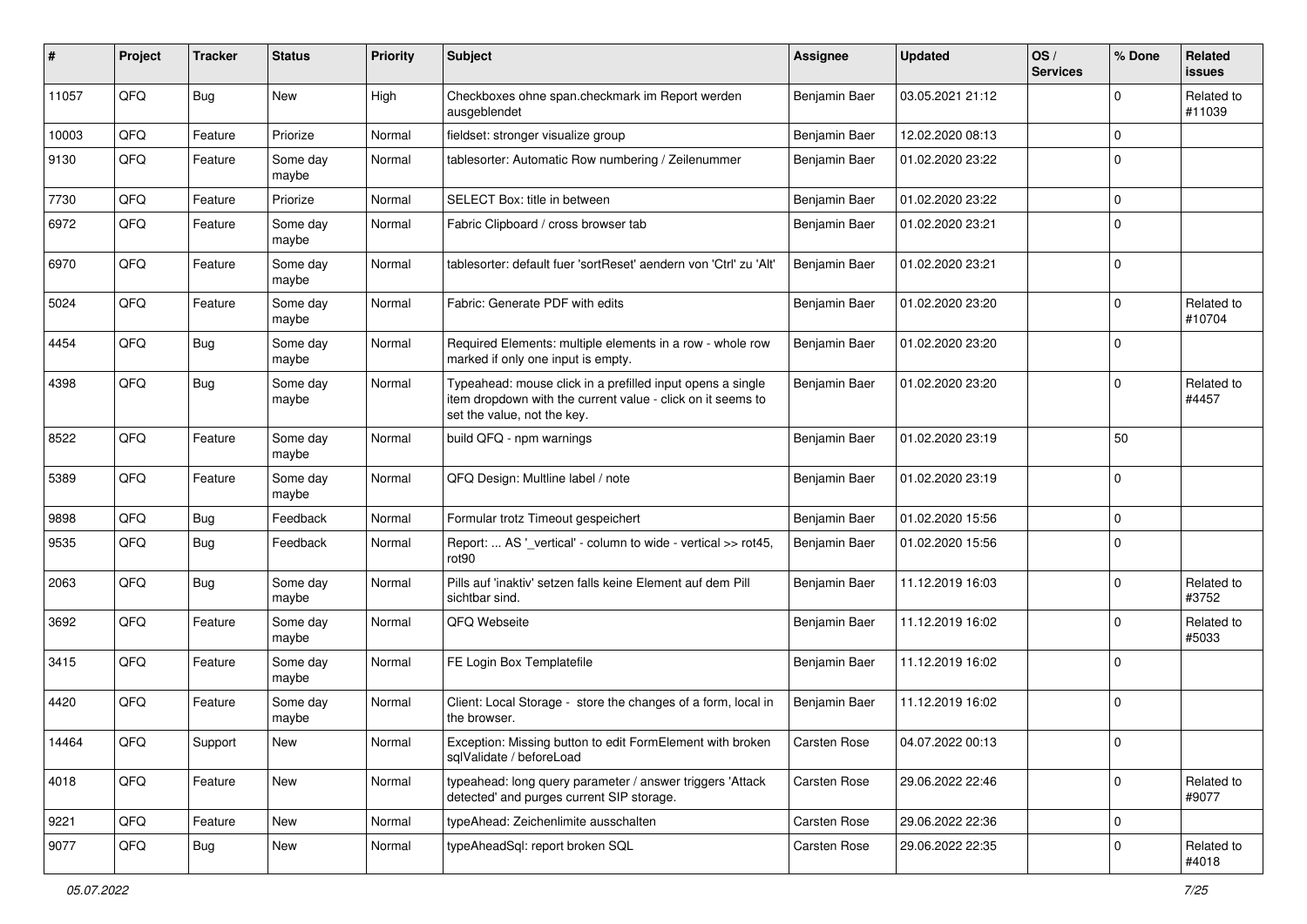| $\vert$ # | Project | <b>Tracker</b> | <b>Status</b>     | <b>Priority</b> | <b>Subject</b>                                                         | Assignee            | Updated          | OS/<br><b>Services</b> | % Done       | Related<br><b>issues</b>                                               |
|-----------|---------|----------------|-------------------|-----------------|------------------------------------------------------------------------|---------------------|------------------|------------------------|--------------|------------------------------------------------------------------------|
| 14323     | QFQ     | <b>Bug</b>     | In Progress       | Normal          | Report: render=both single - no impact                                 | Carsten Rose        | 19.06.2022 18:31 |                        | $\Omega$     |                                                                        |
| 14371     | QFQ     | Feature        | Priorize          | Normal          | LDAP via REPORT                                                        | Carsten Rose        | 19.06.2022 16:37 |                        | $\mathbf{0}$ |                                                                        |
| 14290     | QFQ     | Feature        | Priorize          | Normal          | FormEditor: Show Table Definition                                      | Carsten Rose        | 19.06.2022 16:37 |                        | $\mathbf 0$  |                                                                        |
| 14283     | QFQ     | <b>Bug</b>     | Priorize          | Normal          | HEIC / HEIF convert doesn't trigger                                    | Carsten Rose        | 19.06.2022 16:37 |                        | $\mathbf 0$  |                                                                        |
| 12452     | QFQ     | Feature        | Priorize          | Normal          | BaseURL: alsways with '/' at the end                                   | <b>Carsten Rose</b> | 19.06.2022 13:45 |                        | $\mathbf 0$  | Related to<br>#10782                                                   |
| 14305     | QFQ     | Bug            | New               | Normal          | Inline Report editing does not create history entries                  | <b>Carsten Rose</b> | 10.06.2022 11:55 |                        | $\mathbf 0$  |                                                                        |
| 14304     | QFQ     | <b>Bug</b>     | <b>New</b>        | Normal          | table sorter view safer does not work                                  | <b>Carsten Rose</b> | 10.06.2022 11:49 |                        | $\mathbf{0}$ |                                                                        |
| 10013     | QFQ     | Feature        | Some day<br>maybe | Normal          | FE.typ=editor: CodeMirror                                              | Carsten Rose        | 08.06.2022 10:37 |                        | $\Omega$     | Related to<br>#12611,<br>Related to<br>#12490,<br>Related to<br>#7732  |
| 12611     | QFQ     | Feature        | Some day<br>maybe | Normal          | Refactoring: Bootstrap with Lazy Loading                               | <b>Carsten Rose</b> | 08.06.2022 10:37 |                        | $\Omega$     | Related to<br>#12490,<br>Related to<br>#10013,<br>Related to<br>#7732  |
| 14175     | QFQ     | <b>Bug</b>     | In Progress       | Normal          | Opening a form with no QFQ Session cookie fails                        | Carsten Rose        | 03.06.2022 10:40 |                        | $\mathbf{0}$ |                                                                        |
| 12584     | QFQ     | Feature        | Feedback          | Normal          | T3 v10 migration script: replace alias-patterns (v11)                  | <b>Carsten Rose</b> | 28.05.2022 11:12 |                        | 100          |                                                                        |
| 14090     | QFQ     | Feature        | <b>New</b>        | Normal          | Nützliche _script funktionen                                           | Carsten Rose        | 28.05.2022 11:03 |                        | $\mathbf 0$  |                                                                        |
| 14233     | QFQ     | <b>Bug</b>     | New               | Normal          | AS _link: question - HTML is not rendered                              | Carsten Rose        | 28.05.2022 11:02 |                        | $\mathbf{0}$ |                                                                        |
| 14187     | QFQ     | Feature        | <b>New</b>        | High            | qfq.log: show current URL                                              | <b>Carsten Rose</b> | 28.05.2022 11:02 |                        | $\Omega$     | Related to<br>#13933,<br>Related to<br>#12532,<br>Related to<br>#11893 |
| 14077     | QFQ     | <b>Bug</b>     | New               | Normal          | As _link: Attribute 'class' missing by r:1 and r:3 - but should<br>set | <b>Carsten Rose</b> | 28.05.2022 11:02 |                        | $\mathbf 0$  | Related to<br>#5342,<br>Related to<br>#4343                            |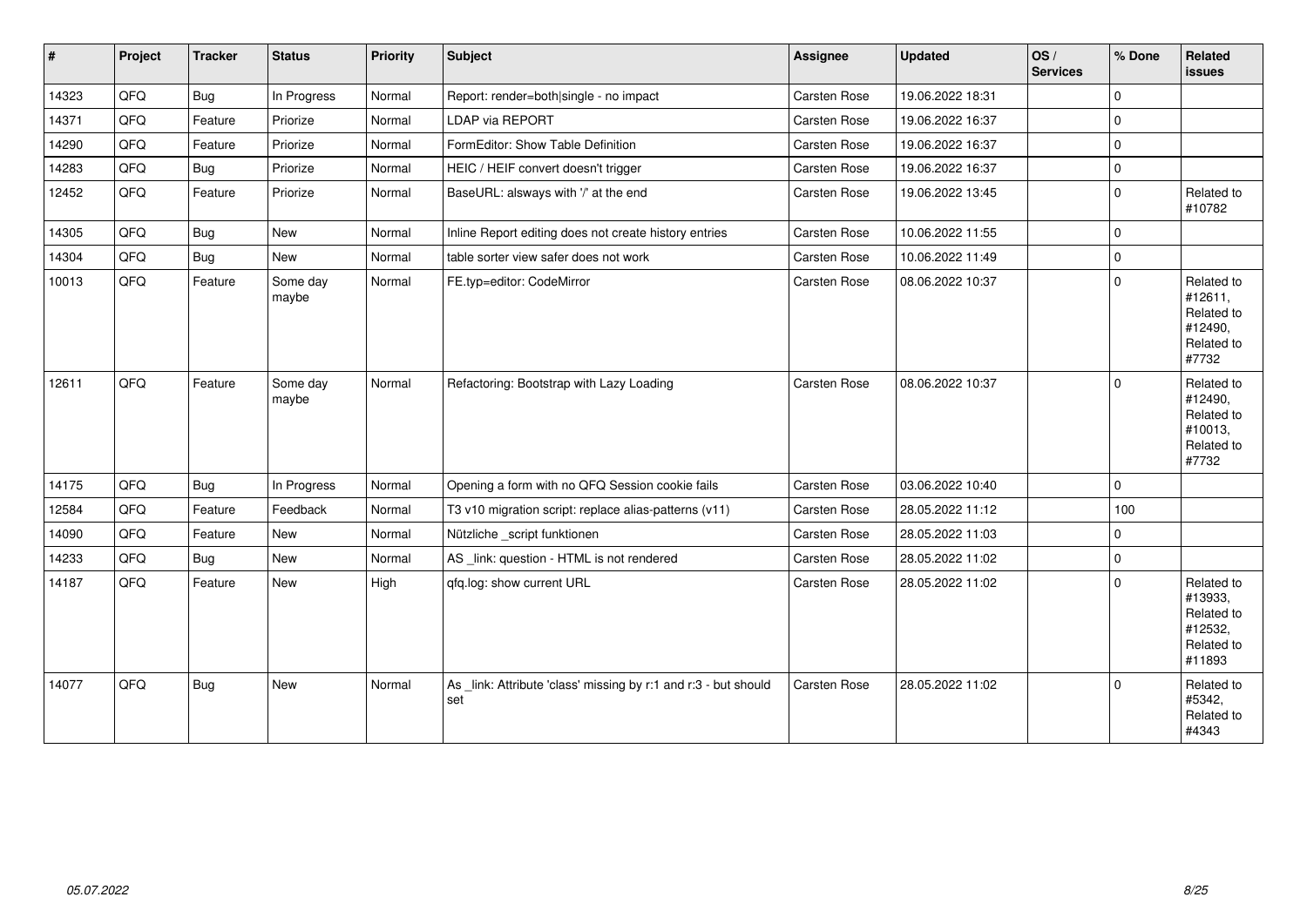| #     | Project | <b>Tracker</b> | <b>Status</b> | <b>Priority</b> | <b>Subject</b>                                                                                                                                      | <b>Assignee</b>     | <b>Updated</b>   | OS/<br><b>Services</b> | % Done      | Related<br><b>issues</b>                                                                                                       |
|-------|---------|----------------|---------------|-----------------|-----------------------------------------------------------------------------------------------------------------------------------------------------|---------------------|------------------|------------------------|-------------|--------------------------------------------------------------------------------------------------------------------------------|
| 11517 | QFQ     | Bug            | In Progress   | Normal          | extraButtonInfo Broken for multiple FormElements                                                                                                    | <b>Carsten Rose</b> | 12.05.2022 13:12 |                        | 0           | Related to<br>#7890,<br>Related to<br>#3811, Has<br>duplicate<br>#10905, Has<br>duplicate<br>#10553, Has<br>duplicate<br>#6779 |
| 10979 | QFQ     | Feature        | <b>New</b>    | Normal          | Ajax Calls an API - dataReport                                                                                                                      | Carsten Rose        | 11.05.2022 12:15 |                        | 0           |                                                                                                                                |
| 14091 | QFQ     | Bug            | <b>New</b>    | Normal          | inconsistent template path for twig                                                                                                                 | <b>Carsten Rose</b> | 19.04.2022 18:36 |                        | 0           |                                                                                                                                |
| 13451 | QFQ     | Bug            | <b>New</b>    | Normal          | Character Counter / Max Character: Problem in Safari                                                                                                | Carsten Rose        | 15.04.2022 17:18 |                        | $\mathbf 0$ |                                                                                                                                |
| 12440 | QFQ     | Feature        | In Progress   | Normal          | Typo3 V10 upgrade (durchfuehren und testen)                                                                                                         | Carsten Rose        | 21.03.2022 09:53 |                        | 50          | Related to<br>#12357,<br>Related to<br>#12067,<br>Related to<br>#10661                                                         |
| 12714 | QFQ     | Bug            | New           | Normal          | Conversion of GIF to PDF broken when GIF contains Alpha.                                                                                            | <b>Carsten Rose</b> | 19.03.2022 17:49 |                        | 0           |                                                                                                                                |
| 12546 | QFQ     | Bug            | Feedback      | Normal          | Branch 'Development' - Unit Tests mit dirty workaround<br>angepasst                                                                                 | Carsten Rose        | 19.03.2022 17:48 |                        | $\Omega$    |                                                                                                                                |
| 12512 | QFQ     | Bug            | <b>New</b>    | Normal          | Some MySQL Installation can't use 'stored procedures'                                                                                               | Carsten Rose        | 19.03.2022 17:48 |                        | $\mathbf 0$ |                                                                                                                                |
| 12520 | QFQ     | Bug            | <b>New</b>    | Normal          | Switch FE User: still active even FE User session expired                                                                                           | <b>Carsten Rose</b> | 19.03.2022 17:48 |                        | $\mathbf 0$ |                                                                                                                                |
| 12581 | QFQ     | Bug            | New           | Normal          | Form.forward=close: Record 'new' in new browser tab > save<br>(& close) >> Form is not reloaded with new created record id<br>and stays in mode=new | <b>Carsten Rose</b> | 19.03.2022 17:48 |                        | $\Omega$    |                                                                                                                                |
| 12603 | QFQ     | Feature        | <b>New</b>    | Normal          | Dropdown (Select), Radio, checkbox:<br>itemListAlways={{!SELECT key, value}}                                                                        | Carsten Rose        | 19.03.2022 17:47 |                        | 0           |                                                                                                                                |
| 12664 | QFQ     | Feature        | <b>New</b>    | Normal          | TinyMCE: report/remove malicous HTML/JS Code                                                                                                        | Carsten Rose        | 19.03.2022 17:47 |                        | 0           | Related to<br>#14320                                                                                                           |
| 12716 | QFQ     | Bug            | New           | Normal          | template group: Pattern only applied to first instance                                                                                              | Carsten Rose        | 19.03.2022 17:47 |                        | $\mathbf 0$ |                                                                                                                                |
| 13331 | QFQ     | <b>Bug</b>     | New           | Normal          | Multi Form: Clear Icon misplaced                                                                                                                    | <b>Carsten Rose</b> | 19.03.2022 17:47 |                        | 0           |                                                                                                                                |
| 13332 | QFQ     | <b>Bug</b>     | New           | Normal          | Multi Form: Required Felder werden visuell nicht markiert.                                                                                          | <b>Carsten Rose</b> | 19.03.2022 17:47 |                        | $\Omega$    |                                                                                                                                |
| 13460 | QFQ     | <b>Bug</b>     | New           | Normal          | Doc: Password set/reset  password should not processed<br>with 'html encode'                                                                        | Carsten Rose        | 19.03.2022 17:46 |                        | $\mathbf 0$ |                                                                                                                                |
| 13467 | QFQ     | Feature        | New           | Normal          | ChangeLog Generator                                                                                                                                 | Carsten Rose        | 19.03.2022 17:46 |                        | $\mathbf 0$ | Related to<br>#11460                                                                                                           |
| 13592 | QFQ     | Bug            | New           | Normal          | QFQ Build Queue: das vergeben von Tags klappt nicht. Es<br>werden keine Releases gebaut.                                                            | Carsten Rose        | 19.03.2022 17:45 |                        | 0           |                                                                                                                                |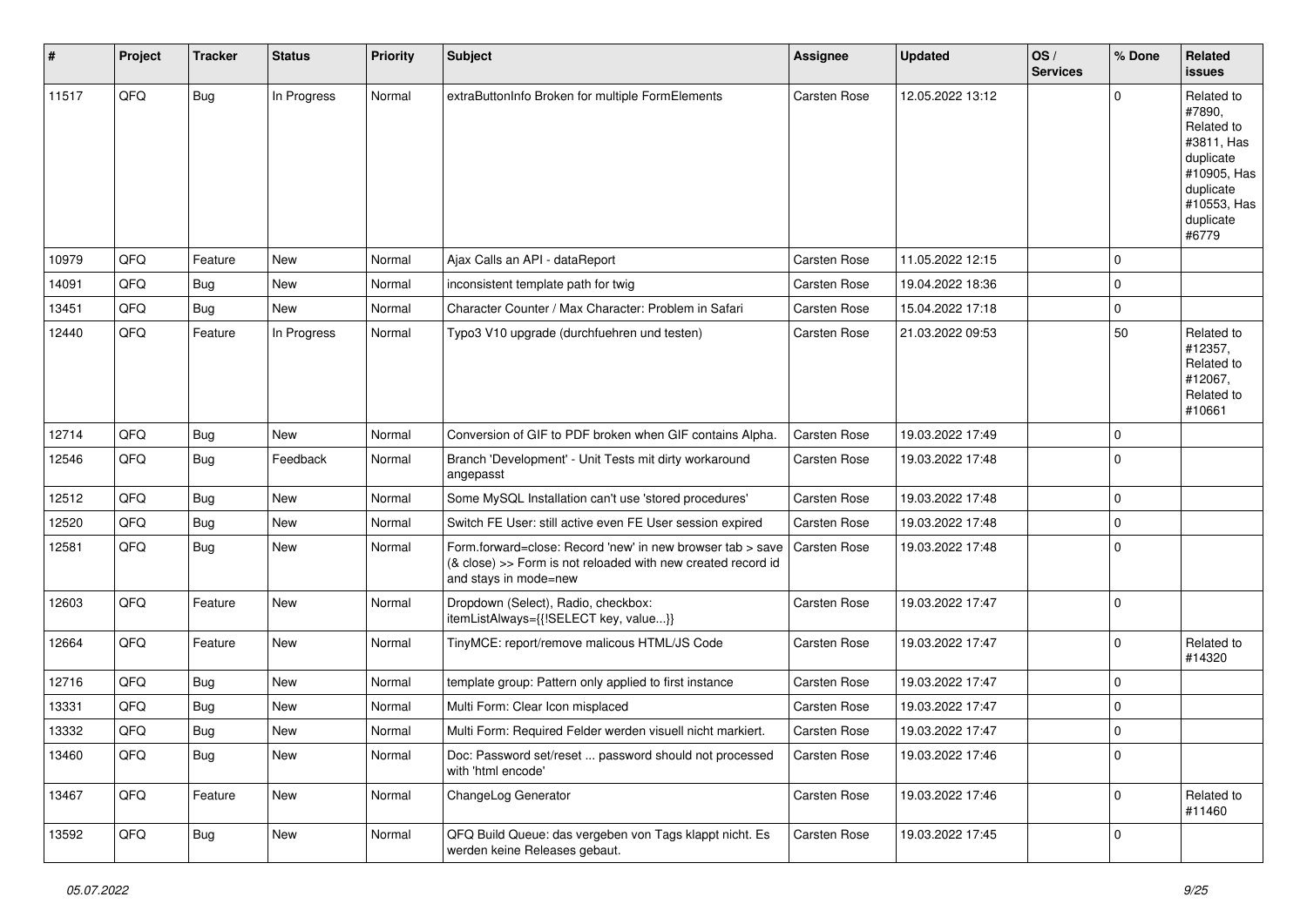| #     | Project | <b>Tracker</b> | <b>Status</b>              | <b>Priority</b> | <b>Subject</b>                                                                                                                        | <b>Assignee</b>     | <b>Updated</b>   | OS/<br><b>Services</b> | % Done         | Related<br>issues                                                    |
|-------|---------|----------------|----------------------------|-----------------|---------------------------------------------------------------------------------------------------------------------------------------|---------------------|------------------|------------------------|----------------|----------------------------------------------------------------------|
| 13700 | QFQ     | Feature        | New                        | Normal          | Redesign qfq.io Seite                                                                                                                 | Carsten Rose        | 19.03.2022 17:43 |                        | $\Omega$       |                                                                      |
| 13841 | QFQ     | Feature        | <b>New</b>                 | Normal          | Create PDF via iText - evaluate                                                                                                       | <b>Carsten Rose</b> | 19.03.2022 17:42 |                        | $\mathbf{0}$   |                                                                      |
| 13843 | QFQ     | Feature        | New                        | Normal          | Create JWT via QFQ                                                                                                                    | Carsten Rose        | 19.03.2022 17:42 |                        | $\mathbf{0}$   |                                                                      |
| 5548  | QFQ     | Feature        | Some day<br>maybe          | Normal          | 801 Textfiles/Scriptfiles als Thumbnail                                                                                               | <b>Carsten Rose</b> | 07.03.2022 16:26 |                        | $\overline{0}$ |                                                                      |
| 12395 | QFQ     | Bug            | ToDo                       | High            | QFQ Function: Result two times shown                                                                                                  | <b>Carsten Rose</b> | 18.02.2022 08:59 |                        | $\mathbf 0$    |                                                                      |
| 5894  | QFQ     | Feature        | Feedback                   | Normal          | Typeahead in Report: show/hide rows dynamically                                                                                       | <b>Carsten Rose</b> | 18.02.2022 08:50 |                        | $\Omega$       | Related to<br>#5893,<br>Related to<br>#5885                          |
| 4413  | QFQ     | Feature        | <b>New</b>                 | Normal          | fieldset: show/hidden, modeSql, dynamicUpdate                                                                                         | <b>Carsten Rose</b> | 09.02.2022 15:19 |                        | $\Omega$       |                                                                      |
| 13706 | QFQ     | Bug            | <b>New</b>                 | Normal          | Wrong CheckType in FieldElement LastStatus of Form Cron                                                                               | <b>Carsten Rose</b> | 21.01.2022 18:20 |                        | $\Omega$       |                                                                      |
| 13659 | QFQ     | Bug            | New                        | Normal          | wrong sanitize class applied to R-store                                                                                               | <b>Carsten Rose</b> | 15.01.2022 14:23 |                        | $\mathbf{0}$   |                                                                      |
| 9789  | QFQ     | Bug            | In Progress                | High            | Record Lock: release to early on 'leave page'                                                                                         | <b>Carsten Rose</b> | 10.01.2022 09:25 |                        | 100            | Related to<br>#10081.<br>Related to<br>#9173,<br>Related to<br>#8702 |
| 12327 | QFQ     | <b>Bug</b>     | <b>New</b>                 | Normal          | Copy to clipboard: Glyphicon can not be changed                                                                                       | <b>Carsten Rose</b> | 27.12.2021 17:59 |                        | $\mathbf{0}$   |                                                                      |
| 13566 | QFQ     | Feature        | Ready to sync<br>(develop) | Normal          | Delete config-example.qfq.php file                                                                                                    | Carsten Rose        | 23.12.2021 09:25 |                        | $\mathbf 0$    |                                                                      |
| 12463 | QFQ     | Bug            | ToDo                       | High            | QFQ Function: 'function' and 'sql' on same level - output of<br>sal is shown two times.                                               | <b>Carsten Rose</b> | 15.12.2021 16:31 |                        | $\overline{0}$ |                                                                      |
| 12544 | QFQ     | Feature        | New                        | High            | a) ' AS _link' new also as ' AS _format', b) sortierung via<br>'display: none;', c) '_format' benoeitgt nicht zwingend<br>u/U/p/m/z/d | <b>Carsten Rose</b> | 14.12.2021 16:03 |                        | $\overline{0}$ |                                                                      |
| 12702 | QFQ     | Bug            | <b>New</b>                 | High            | templateGroup: broken in multiDb Setup                                                                                                | <b>Carsten Rose</b> | 14.12.2021 16:02 |                        | $\mathbf{0}$   |                                                                      |
| 12545 | QFQ     | <b>Bug</b>     | New                        | Urgent          | sql.log not created / updated                                                                                                         | <b>Carsten Rose</b> | 14.12.2021 16:02 |                        | $\mathbf 0$    |                                                                      |
| 12974 | QFQ     | Bug            | New                        | High            | Sanitize Queries in Action-Elements                                                                                                   | Carsten Rose        | 07.12.2021 17:19 |                        | $\Omega$       |                                                                      |
| 12670 | QFQ     | Bug            | New                        | High            | Dropdown-Menu classes können nicht mehr angegeben<br>werden                                                                           | <b>Carsten Rose</b> | 07.12.2021 17:19 |                        | $\overline{0}$ |                                                                      |
| 12532 | QFO     | Feature        | <b>New</b>                 | High            | SIP-Parameter bei Seitenaufruf in Browser-Console<br>anzeigen                                                                         | Carsten Rose        | 07.12.2021 17:19 |                        | $\overline{0}$ | Related to<br>#11893,<br>Related to<br>#14187                        |
| 12513 | QFQ     | <b>Bug</b>     | New                        | High            | Implement server side check of maxlength                                                                                              | Carsten Rose        | 07.12.2021 17:19 |                        | $\mathbf{0}$   |                                                                      |
| 12186 | QFQ     | Feature        | New                        | High            | TinyMCE Config für Objekte                                                                                                            | Carsten Rose        | 07.12.2021 17:19 |                        | $\mathbf{0}$   | <b>Blocks</b><br>#12632                                              |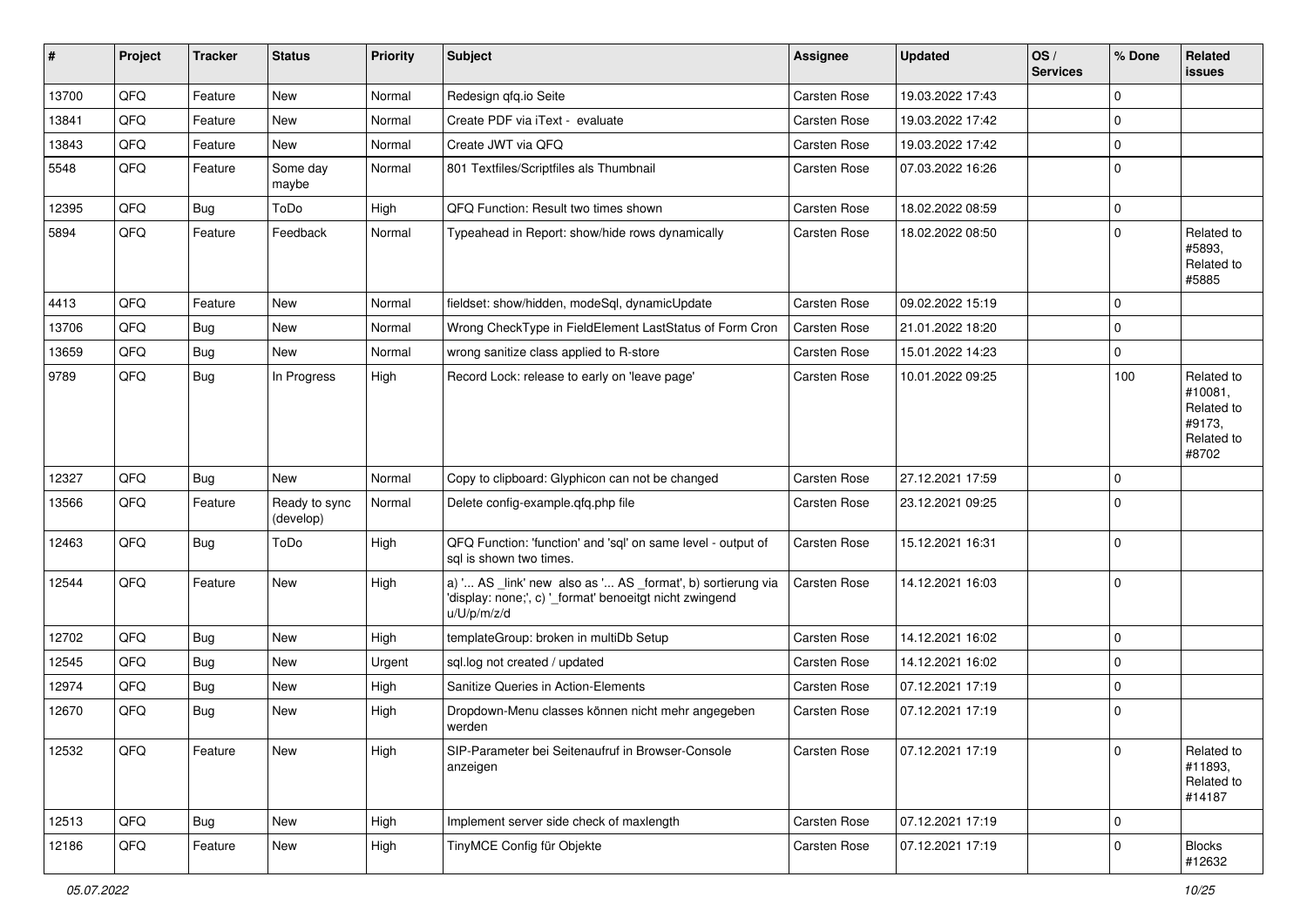| #     | Project | <b>Tracker</b> | <b>Status</b>     | <b>Priority</b> | <b>Subject</b>                                                                                           | Assignee            | Updated          | OS/<br><b>Services</b> | % Done         | Related<br>issues                                                       |
|-------|---------|----------------|-------------------|-----------------|----------------------------------------------------------------------------------------------------------|---------------------|------------------|------------------------|----------------|-------------------------------------------------------------------------|
| 6116  | QFQ     | Bug            | Priorize          | High            | value of checkbox not saved                                                                              | Carsten Rose        | 07.12.2021 17:19 |                        | $\mathbf 0$    |                                                                         |
| 9834  | QFQ     | <b>Bug</b>     | Priorize          | Normal          | Input elements with tag 'disabled' are missing on<br>form-submit: server option 'processReadOnly' broken | <b>Carsten Rose</b> | 07.12.2021 16:43 |                        | $\overline{0}$ | Related to<br>#9691,<br>Related to<br>#5305, Has<br>duplicate<br>#12331 |
| 11702 | QFQ     | Feature        | <b>New</b>        | Normal          | HTML Special Char makes no sense for 'allbut' if '&' is<br>forbidden                                     | <b>Carsten Rose</b> | 07.12.2021 16:35 |                        | $\overline{0}$ | Related to<br>#5112,<br>Related to<br>#14320                            |
| 8082  | QFQ     | Feature        | Priorize          | High            | Contact form without saving record                                                                       | <b>Carsten Rose</b> | 07.12.2021 15:20 |                        | $\overline{0}$ | Related to<br>#8587,<br><b>Blocks</b><br>#11850                         |
| 13354 | QFQ     | Feature        | <b>New</b>        | Normal          | Using Websocket in QFQ                                                                                   | <b>Carsten Rose</b> | 10.11.2021 15:47 |                        | $\mathbf 0$    |                                                                         |
| 13330 | QFQ     | Feature        | In Progress       | Normal          | Multi Form: Upload                                                                                       | Carsten Rose        | 07.11.2021 12:40 |                        | 50             | Related to<br>#9706                                                     |
| 9013  | QFQ     | Bug            | New               | Normal          | Error in Twig template not handled                                                                       | <b>Carsten Rose</b> | 20.10.2021 13:43 |                        | $\mathbf 0$    |                                                                         |
| 12337 | QFQ     | Feature        | Some day<br>maybe | Normal          | Database.php: better caching                                                                             | Carsten Rose        | 16.09.2021 15:10 |                        | $\overline{0}$ |                                                                         |
| 12315 | QFQ     | Feature        | Some day<br>maybe | Normal          | Form History (Diffs) / Backups                                                                           | <b>Carsten Rose</b> | 16.09.2021 15:10 |                        | $\overline{0}$ |                                                                         |
| 11323 | QFQ     | Feature        | Some day<br>maybe | Normal          | Report Frontend Editor Modal + Codemirror                                                                | <b>Carsten Rose</b> | 16.09.2021 15:10 |                        | $\mathbf 0$    | Related to<br>#11036                                                    |
| 11322 | QFQ     | Feature        | Some day<br>maybe | Normal          | Form Element JSON - (multiline parameter field)                                                          | Carsten Rose        | 16.09.2021 15:10 |                        | $\overline{0}$ |                                                                         |
| 11217 | QFQ     | Feature        | Some day<br>maybe | Normal          | <b>Extend Script Functionality</b>                                                                       | Carsten Rose        | 16.09.2021 15:10 |                        | $\overline{0}$ |                                                                         |
| 10716 | QFQ     | Feature        | Some day<br>maybe | Normal          | Business Logic mit Externen Skripten                                                                     | <b>Carsten Rose</b> | 16.09.2021 15:10 |                        | $\overline{0}$ | Related to<br>#10713,<br>Related to<br>#8217                            |
| 10095 | QFQ     | Feature        | Some day<br>maybe | Normal          | Generic Gitlab Integration into QFQ                                                                      | <b>Carsten Rose</b> | 16.09.2021 15:10 |                        | $\mathbf{0}$   |                                                                         |
| 8586  | QFQ     | Feature        | Some day<br>maybe | Normal          | QFQ: Enhance Error message for 'record not found'                                                        | Carsten Rose        | 16.09.2021 15:10 |                        | $\mathbf 0$    |                                                                         |
| 8520  | QFQ     | Feature        | Some day<br>maybe | Normal          | Bring QFQ to Composer                                                                                    | Carsten Rose        | 16.09.2021 15:10 |                        | $\mathbf 0$    |                                                                         |
| 8101  | QFQ     | Feature        | Some day<br>maybe | Normal          | Password hash: support further hashing methods                                                           | Carsten Rose        | 16.09.2021 15:10 |                        | $\mathbf 0$    |                                                                         |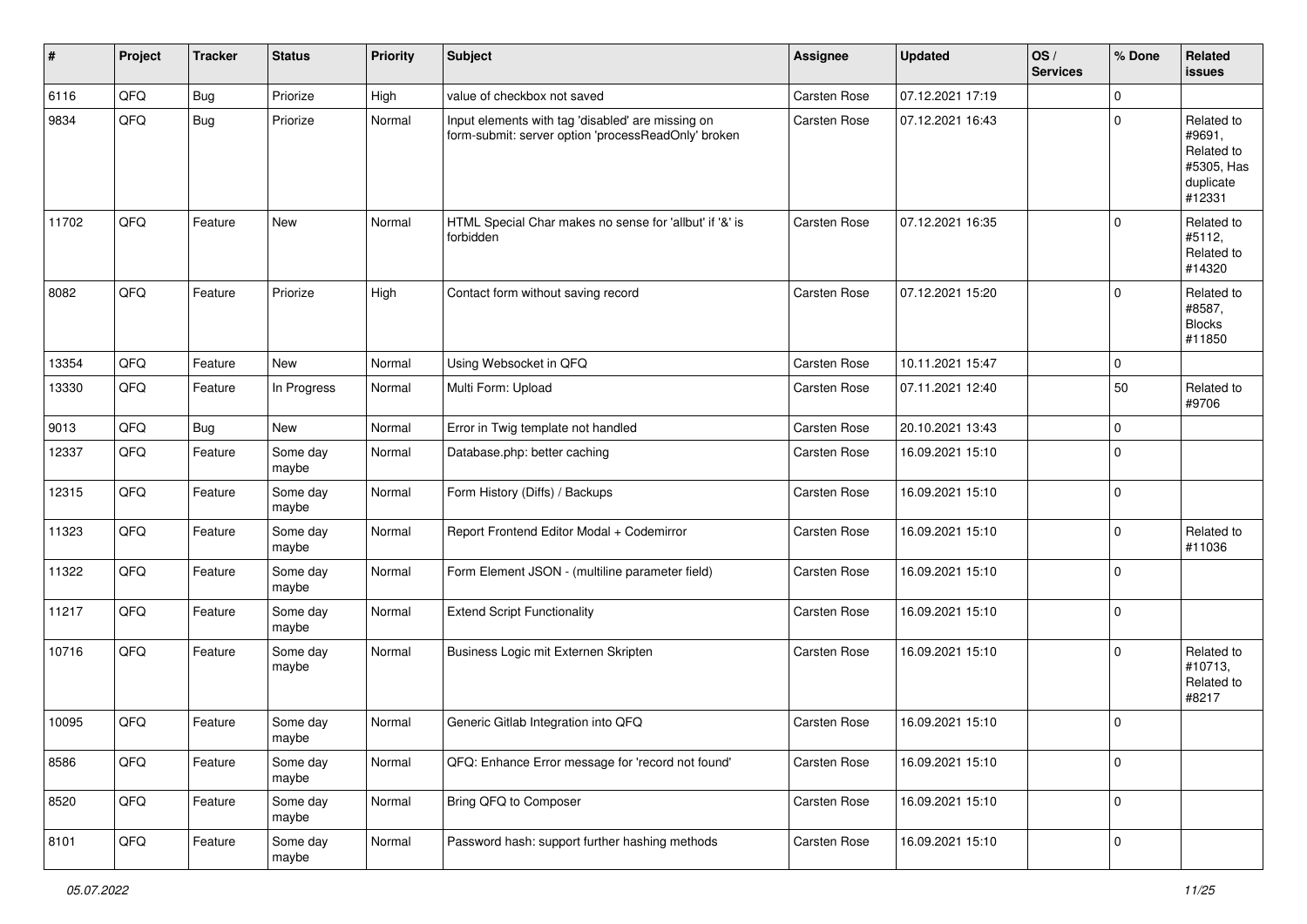| #     | Project | <b>Tracker</b> | <b>Status</b>     | <b>Priority</b> | Subject                                                                 | Assignee            | <b>Updated</b>   | OS/<br><b>Services</b> | % Done         | Related<br><b>issues</b>                      |
|-------|---------|----------------|-------------------|-----------------|-------------------------------------------------------------------------|---------------------|------------------|------------------------|----------------|-----------------------------------------------|
| 7456  | QFQ     | <b>Bug</b>     | Some day<br>maybe | Low             | Todos in Code: solve or make ticket                                     | Carsten Rose        | 16.09.2021 15:10 |                        | $\Omega$       |                                               |
| 7453  | QFQ     | Feature        | Some day<br>maybe | Normal          | import / export forms QFQ                                               | <b>Carsten Rose</b> | 16.09.2021 15:10 |                        | $\overline{0}$ |                                               |
| 7452  | QFQ     | Feature        | Some day<br>maybe | Normal          | automate deployment new QFQ version                                     | Carsten Rose        | 16.09.2021 15:10 |                        | $\Omega$       |                                               |
| 11036 | QFQ     | Feature        | Some day<br>maybe | Normal          | inline report editor permissions                                        | <b>Carsten Rose</b> | 16.09.2021 15:09 |                        | $\mathbf 0$    | Related to<br>#11323                          |
| 10745 | QFQ     | Feature        | Some day<br>maybe | Normal          | <b>Tablesorter Excel Export</b>                                         | <b>Carsten Rose</b> | 16.09.2021 15:09 |                        | $\overline{0}$ |                                               |
| 10116 | QFQ     | Feature        | Some day<br>maybe | Normal          | TypeAhead: Tag - show inside 'input' element                            | <b>Carsten Rose</b> | 16.09.2021 15:09 |                        | $\Omega$       |                                               |
| 12325 | QFO     | <b>Bug</b>     | Priorize          | Normal          | MultiDB form.dblndex not working for report syntax                      | <b>Carsten Rose</b> | 07.09.2021 13:37 |                        | $\Omega$       | Related to<br>#12145,<br>Related to<br>#12314 |
| 11980 | QFQ     | Feature        | In Progress       | Normal          | protected verzeichnis MUSS geschützt werden                             | Carsten Rose        | 07.09.2021 13:30 |                        | $\overline{0}$ |                                               |
| 10793 | QFQ     | Feature        | In Progress       | Normal          | Update NPM Packages                                                     | <b>Carsten Rose</b> | 07.09.2021 13:25 |                        | 30             |                                               |
| 10661 | QFQ     | Bug            | In Progress       | Normal          | Typo3 Warnungen                                                         | Carsten Rose        | 07.09.2021 13:23 |                        | $\Omega$       | Related to<br>#12440                          |
| 9669  | QFQ     | Bug            | Some day<br>maybe | Normal          | Checkbox / Template Group: radio/checkbox visible broken<br>after 'add' | Carsten Rose        | 16.06.2021 13:47 |                        | $\overline{0}$ | Related to<br>#8091                           |
| 8204  | QFQ     | Feature        | Priorize          | High            | Position 'required mark'                                                | Carsten Rose        | 16.06.2021 13:44 |                        | $\mathbf{0}$   |                                               |
| 5305  | QFQ     | Bug            | New               | Normal          | Upload FormElement: nicht disabled by readonly Form                     | Carsten Rose        | 16.06.2021 13:43 |                        | $\mathbf 0$    | Related to<br>#9347,<br>Related to<br>#9834   |
| 12679 | QFQ     | Feature        | New               | Normal          | tablesorter: custom column width                                        | Carsten Rose        | 16.06.2021 11:10 |                        | $\Omega$       |                                               |
| 9121  | QFQ     | Bug            | Priorize          | High            | sip links have r and __dbIndexData set                                  | <b>Carsten Rose</b> | 12.06.2021 10:41 |                        | $\mathbf{0}$   |                                               |
| 9347  | QFQ     | Bug            | New               | High            | FE.type=upload with dynamic show/hidden: required not<br>detected       | <b>Carsten Rose</b> | 12.06.2021 10:40 |                        | $\Omega$       | Related to<br>#5305,<br>Related to<br>#12398  |
| 11460 | QFQ     | Feature        | New               | Normal          | Easier creation of changelog: gitchangelog                              | <b>Carsten Rose</b> | 12.06.2021 10:20 |                        | $\overline{0}$ | Related to<br>#13467                          |
| 6261  | QFO     | Feature        | New               | Normal          | Persistent SIP                                                          | Carsten Rose        | 12.06.2021 09:07 |                        | $\mathbf 0$    | Related to<br>#10819                          |
| 6723  | QFQ     | Feature        | New               | Normal          | Report QFQ Installation and Version                                     | Carsten Rose        | 12.06.2021 09:07 |                        | $\overline{0}$ |                                               |
| 9348  | QFG     | Feature        | New               | Normal          | defaultThumbnailSize: pre render thumbnails                             | Carsten Rose        | 12.06.2021 09:05 |                        | $\overline{0}$ |                                               |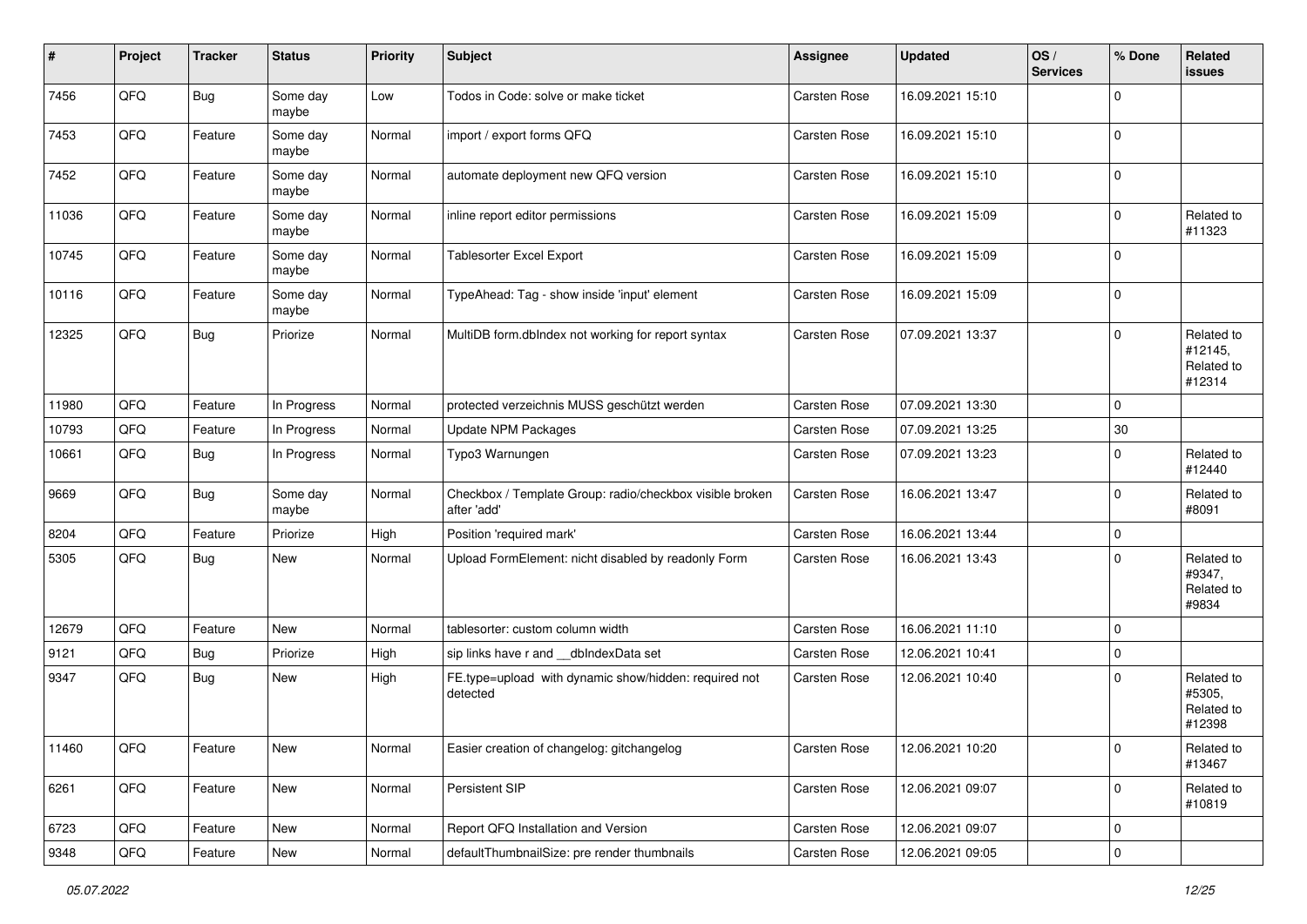| #     | Project | <b>Tracker</b> | <b>Status</b> | <b>Priority</b> | Subject                                                                                                        | <b>Assignee</b>     | <b>Updated</b>   | OS/<br><b>Services</b> | % Done         | Related<br>issues                                                      |
|-------|---------|----------------|---------------|-----------------|----------------------------------------------------------------------------------------------------------------|---------------------|------------------|------------------------|----------------|------------------------------------------------------------------------|
| 9346  | QFQ     | Feature        | Priorize      | Normal          | beforeSave: check if an upload is given                                                                        | Carsten Rose        | 11.06.2021 21:18 |                        | $\mathbf{0}$   |                                                                        |
| 7890  | QFQ     | <b>Bug</b>     | New           | Normal          | FormElement 'required': extraButtonInfo not aligned                                                            | <b>Carsten Rose</b> | 11.06.2021 21:17 |                        | $\mathbf 0$    | Related to<br>#11517                                                   |
| 9531  | QFQ     | Bug            | New           | High            | FE File: Dynamic Update / modeSql / required detected even<br>it not set                                       | <b>Carsten Rose</b> | 11.06.2021 20:32 |                        | $\mathbf 0$    | Related to<br>#12398                                                   |
| 12632 | QFQ     | Feature        | New           | Normal          | TinyMCE: Prepare CSS classes for images                                                                        | <b>Carsten Rose</b> | 04.06.2021 14:35 |                        | 100            | Blocked by<br>#12186                                                   |
| 11893 | QFQ     | Feature        | <b>New</b>    | High            | Broken SIP: a) only report one time, b) only report in main<br>column                                          | <b>Carsten Rose</b> | 12.05.2021 12:13 |                        | $\mathbf{0}$   | Related to<br>#12532,<br>Related to<br>#14187                          |
| 10012 | QFQ     | Feature        | Priorize      | Normal          | redirectAllMailTo: {{beEmail:T}}                                                                               | <b>Carsten Rose</b> | 08.05.2021 09:54 |                        | $\overline{0}$ | Related to<br>#12412,<br>Related to<br>#12413,<br>Related to<br>#10011 |
| 10011 | QFQ     | Feature        | Priorize      | Normal          | Offer new STORE_TYPO3 Variable 'beUser', 'beEmail'                                                             | <b>Carsten Rose</b> | 08.05.2021 09:51 |                        | $\mathbf{0}$   | Related to<br>#10012,<br>Related to<br>#12511                          |
| 12412 | QFQ     | Feature        | New           | Normal          | Action/Escape qualifier 'e' (empty), '0': if given, an empty<br>string (or '0') will be treated as 'not found' | <b>Carsten Rose</b> | 08.05.2021 09:40 |                        | $\overline{0}$ | Related to<br>#12413,<br>Related to<br>#10012                          |
| 12439 | QFQ     | Feature        | In Progress   | Normal          | TinyMCE Paste from Word & Character Count/Limit                                                                | <b>Carsten Rose</b> | 05.05.2021 22:15 |                        | $\mathbf 0$    |                                                                        |
| 9668  | QFQ     | Feature        | Priorize      | Normal          | Form.mode: rename 'hidden' to 'hide'                                                                           | <b>Carsten Rose</b> | 05.05.2021 22:14 |                        | $\mathbf{0}$   | Related to<br>#6437                                                    |
| 8044  | QFQ     | Feature        | Priorize      | Normal          | Transaction: a) Form, b) Report                                                                                | <b>Carsten Rose</b> | 05.05.2021 22:14 |                        | $\mathbf 0$    | Related to<br>#8043                                                    |
| 3867  | QFQ     | Feature        | Priorize      | Normal          | Readonly Formular: Template Groups add/delete ausbeldnen                                                       | <b>Carsten Rose</b> | 05.05.2021 22:12 |                        | $\mathbf 0$    |                                                                        |
| 8963  | QFQ     | Feature        | Priorize      | Normal          | Setting values in a store: flexible way                                                                        | <b>Carsten Rose</b> | 05.05.2021 22:10 |                        | $\mathbf{0}$   | Related to<br>#8975                                                    |
| 9394  | QFQ     | Feature        | Priorize      | Normal          | REST: allow for non numerical ids in get requests                                                              | <b>Carsten Rose</b> | 05.05.2021 22:10 |                        | $\mathbf 0$    |                                                                        |
| 11320 | QFQ     | Feature        | Priorize      | Normal          | Typo3 Version 10 support                                                                                       | Carsten Rose        | 05.05.2021 22:09 |                        | $\overline{0}$ |                                                                        |
| 12503 | QFQ     | Feature        | Priorize      | Normal          | Detect dangerous UPDATE statement with missing WHERE                                                           | Carsten Rose        | 05.05.2021 22:09 |                        | $\mathbf 0$    |                                                                        |
| 12504 | QFQ     | Feature        | Priorize      | Normal          | sql.log: report fe.id                                                                                          | Carsten Rose        | 05.05.2021 22:09 |                        | $\mathbf 0$    |                                                                        |
| 12465 | QFQ     | Feature        | New           | Normal          | QFQ Function: use in FE to fill StoreRecord                                                                    | Carsten Rose        | 05.05.2021 21:58 |                        | $\mathbf 0$    |                                                                        |
| 9534  | QFQ     | <b>Bug</b>     | Priorize      | Urgent          | FE.type=upload: 'Unknown Mode: ID"                                                                             | Carsten Rose        | 03.05.2021 21:14 |                        | $\mathbf 0$    | Related to<br>#9532                                                    |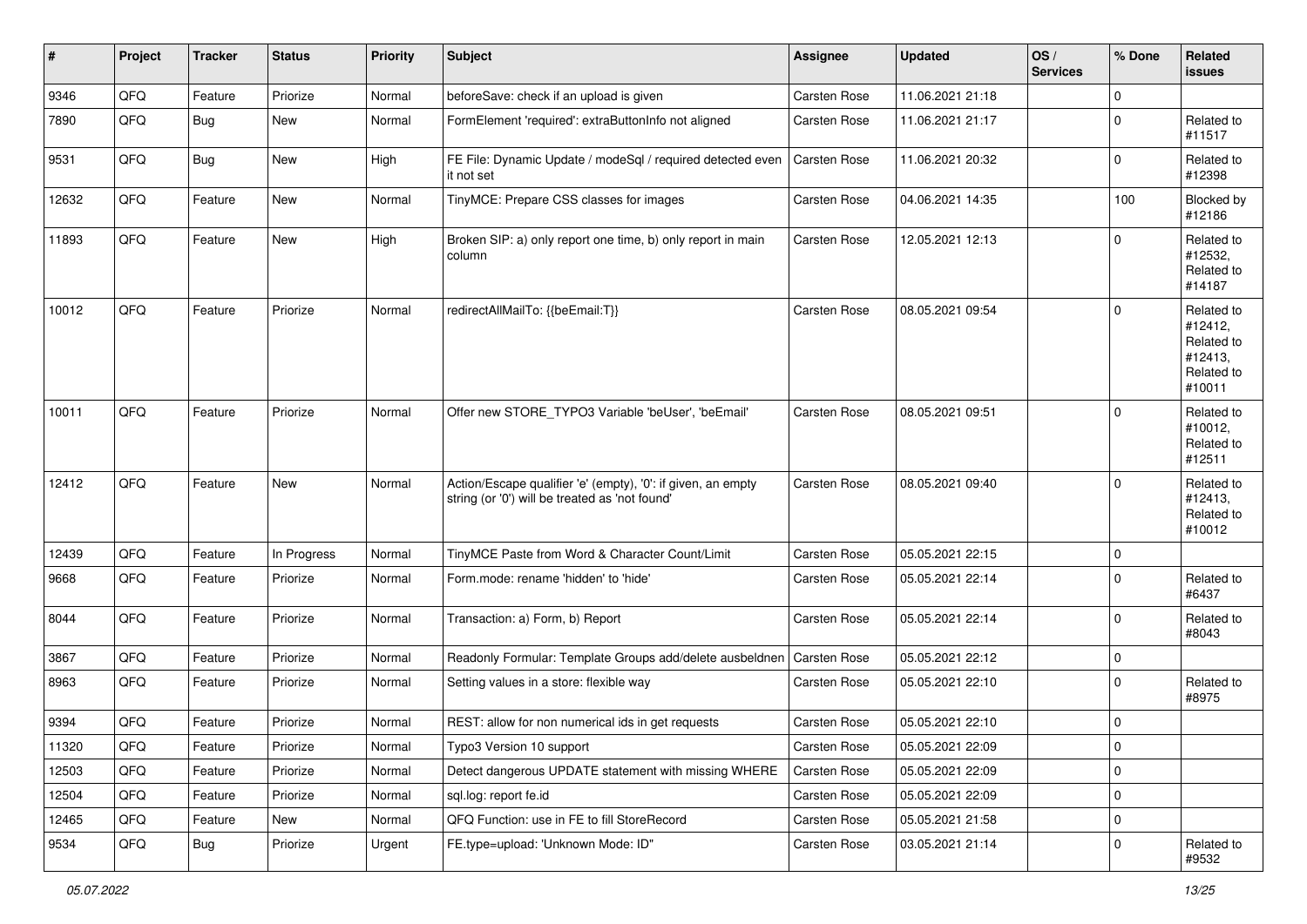| $\vert$ # | Project | <b>Tracker</b> | <b>Status</b>     | <b>Priority</b> | <b>Subject</b>                                                                               | Assignee            | <b>Updated</b>   | OS/<br><b>Services</b> | % Done         | Related<br><b>issues</b>                    |
|-----------|---------|----------------|-------------------|-----------------|----------------------------------------------------------------------------------------------|---------------------|------------------|------------------------|----------------|---------------------------------------------|
| 9517      | QFQ     | Feature        | In Progress       | High            | Input multiple tags with typeahead                                                           | <b>Carsten Rose</b> | 03.05.2021 21:14 |                        | 40             | Related to<br>#10150                        |
| 9173      | QFQ     | Bug            | Priorize          | Urgent          | Stale Record Lock: Firefox                                                                   | <b>Carsten Rose</b> | 03.05.2021 21:14 |                        | $\Omega$       | Related to<br>#9789                         |
| 8962      | QFQ     | Feature        | New               | High            | allow for form fields with identical names                                                   | <b>Carsten Rose</b> | 03.05.2021 21:14 |                        | $\Omega$       |                                             |
| 8668      | QFQ     | Bug            | New               | High            | Pill disabled: dyamic mode 'hidden' not respected - FE is still<br>required                  | <b>Carsten Rose</b> | 03.05.2021 21:14 |                        | $\Omega$       |                                             |
| 8431      | QFQ     | Bug            | New               | High            | autocron.php with wrong path                                                                 | Carsten Rose        | 03.05.2021 21:14 |                        | $\mathbf 0$    |                                             |
| 8083      | QFQ     | Bug            | New               | High            | FormEditor: primary table list does not respect<br>'indexDb={{indexData:Y}}'                 | Carsten Rose        | 03.05.2021 21:14 |                        | $\Omega$       | Has<br>duplicate<br>#6678                   |
| 7899      | QFQ     | Bug            | New               | High            | Fe.type=password / retype / required: always complain about<br>missing value                 | <b>Carsten Rose</b> | 03.05.2021 21:14 |                        | $\overline{0}$ |                                             |
| 7850      | QFQ     | Feature        | New               | High            | Upload records: non 'pathFileName' column                                                    | <b>Carsten Rose</b> | 03.05.2021 21:14 |                        | $\mathbf 0$    |                                             |
| 7650      | QFQ     | <b>Bug</b>     | New               | High            | Optional do not show 'required' sign on FormElement                                          | <b>Carsten Rose</b> | 03.05.2021 21:14 |                        | $\mathbf{0}$   |                                             |
| 5715      | QFQ     | Feature        | New               | High            | PDF Caching                                                                                  | <b>Carsten Rose</b> | 03.05.2021 21:14 |                        | $\Omega$       | Related to<br>#5851,<br>Related to<br>#6357 |
| 5459      | QFQ     | Bug            | <b>New</b>        | High            | Multi DB: spread system tables between 'QFQ' and 'Data'-DB                                   | <b>Carsten Rose</b> | 03.05.2021 21:14 |                        | $\Omega$       | Related to<br>#4720                         |
| 5221      | QFQ     | Bug            | New               | High            | Download Dialog: Bleibt stehen in FF wenn Datei<br>automatisch gespeichert wird.             | <b>Carsten Rose</b> | 03.05.2021 21:14 |                        | $\Omega$       |                                             |
| 4279      | QFQ     | Bug            | Some day<br>maybe | High            | config.linkVars lost                                                                         | <b>Carsten Rose</b> | 03.05.2021 21:14 |                        | $\mathbf 0$    |                                             |
| 4258      | QFQ     | Feature        | Some day<br>maybe | High            | <b>System Defaults: Forms</b>                                                                | Carsten Rose        | 03.05.2021 21:14 |                        | $\Omega$       |                                             |
| 3990      | QFQ     | Feature        | Some day<br>maybe | High            | custom class definition: add space automatically                                             | <b>Carsten Rose</b> | 03.05.2021 21:14 |                        | $\mathbf{0}$   |                                             |
| 3967      | QFQ     | Feature        | Some day<br>maybe | High            | Report: Checkbox, Radio, Dropdown, Input welches ohne<br>Submit funktioniert - 'Inline-Form' | <b>Carsten Rose</b> | 03.05.2021 21:14 |                        | $\Omega$       |                                             |
| 3848      | QFQ     | Feature        | Some day<br>maybe | High            | Antivirus check fuer Upload files in qfq?                                                    | <b>Carsten Rose</b> | 03.05.2021 21:14 |                        | $\mathbf{0}$   | Related to<br>#4131                         |
| 3727      | QFQ     | Feature        | New               | High            | Security: Session Hijacking erschweren                                                       | Carsten Rose        | 03.05.2021 21:14 |                        | $\Omega$       |                                             |
| 3570      | QFQ     | Bug            | Some day<br>maybe | High            | Formular mit prmitnew permitEdit=Always wird nicht<br>aufgerufen (ist leer)                  | <b>Carsten Rose</b> | 03.05.2021 21:14 |                        | $\Omega$       |                                             |
| 3109      | QFQ     | <b>Bug</b>     | Some day<br>maybe | High            | RealUrl: Links werden nicht korrekt gerendert                                                | <b>Carsten Rose</b> | 03.05.2021 21:14 |                        | $\Omega$       |                                             |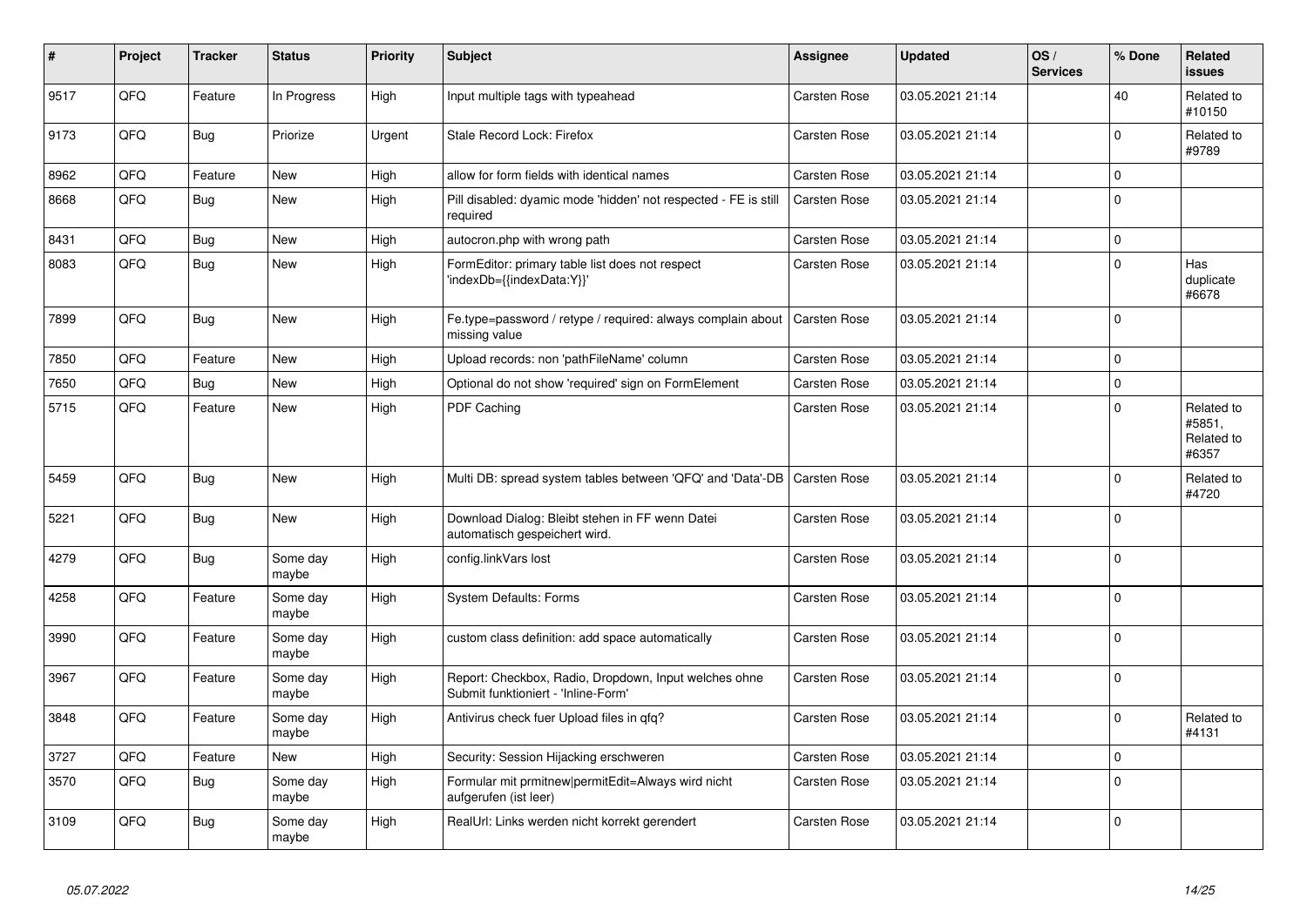| #     | Project | <b>Tracker</b> | <b>Status</b>     | <b>Priority</b> | <b>Subject</b>                                                                                                            | <b>Assignee</b>                                        | <b>Updated</b>   | OS/<br><b>Services</b> | % Done         | Related<br>issues                             |                      |
|-------|---------|----------------|-------------------|-----------------|---------------------------------------------------------------------------------------------------------------------------|--------------------------------------------------------|------------------|------------------------|----------------|-----------------------------------------------|----------------------|
| 3061  | QFQ     | <b>Bug</b>     | Some day<br>maybe | High            | winstitute: mysql connection durcheinander - nmhp17<br>(ag7)/QFQ arbeitet mit DB/Tabellen von biostat.                    | <b>Carsten Rose</b>                                    | 03.05.2021 21:14 |                        | $\mathbf 0$    |                                               |                      |
| 12468 | QFQ     | <b>Bug</b>     | New               | Urgent          | Form: update Form.title after save                                                                                        | <b>Carsten Rose</b>                                    | 03.05.2021 21:12 |                        | $\mathbf 0$    |                                               |                      |
| 10640 | QFQ     | <b>Bug</b>     | <b>New</b>        | High            | TypeAhead Tag: FE editierbar trotz readOnly                                                                               | <b>Carsten Rose</b>                                    | 03.05.2021 21:12 |                        | $\mathbf 0$    | Related to<br>#7795                           |                      |
| 10508 | QFQ     | <b>Bug</b>     | <b>New</b>        | High            | Multi Form broken on Multi DB Instance                                                                                    | <b>Carsten Rose</b>                                    | 03.05.2021 21:12 |                        | $\mathbf 0$    |                                               |                      |
| 10506 | QFQ     | Bug            | <b>New</b>        | High            | Template Group broken on MultiDB instance                                                                                 | <b>Carsten Rose</b>                                    | 03.05.2021 21:12 |                        | $\overline{0}$ | Related to<br>#10505                          |                      |
| 10081 | QFQ     | Bug            | <b>New</b>        | High            | Stale record lock after 'forbidden' character                                                                             | <b>Carsten Rose</b>                                    | 03.05.2021 21:12 |                        | $\overline{0}$ | Related to<br>#10082,<br>Related to<br>#9789  |                      |
| 12119 | QFQ     | Feature        | <b>New</b>        | Normal          | AS paged: error message missing if there ist no 'r' argument.                                                             | <b>Carsten Rose</b>                                    | 03.05.2021 20:51 |                        | $\mathbf{0}$   |                                               |                      |
| 12163 | QFQ     | Feature        | New               | Normal          | Checkbox: table wrap                                                                                                      | <b>Carsten Rose</b>                                    | 03.05.2021 20:51 |                        | $\overline{0}$ |                                               |                      |
| 11668 | QFQ     | <b>Bug</b>     | <b>New</b>        | Normal          | Play function.sgl - problem with mysgl                                                                                    | <b>Carsten Rose</b>                                    | 03.05.2021 20:48 |                        | $\mathbf 0$    |                                               |                      |
| 11667 | QFQ     | Bug            | <b>New</b>        | Normal          | MySQL mariadb-server-10.3: Incorrect datetime value                                                                       | <b>Carsten Rose</b>                                    | 03.05.2021 20:48 |                        | $\mathbf 0$    |                                               |                      |
| 11955 | QFQ     | Feature        | New               | Normal          | subrecord: new title option to set <th> attributes - e.g. to<br/>customize tablesorter options.</th>                      | attributes - e.g. to<br>customize tablesorter options. | Carsten Rose     | 03.05.2021 20:47       |                | $\overline{0}$                                | Related to<br>#11775 |
| 11747 | QFQ     | Feature        | <b>New</b>        | Normal          | Maintenance Page with Redirect                                                                                            | Carsten Rose                                           | 03.05.2021 20:47 |                        | $\mathbf{0}$   | Related to<br>#11741                          |                      |
| 12480 | QFQ     | Feature        | <b>New</b>        | Normal          | If QFQ upgrade is running, block further request                                                                          | <b>Carsten Rose</b>                                    | 03.05.2021 20:45 |                        | $\mathbf 0$    |                                               |                      |
| 12477 | QFQ     | Feature        | New               | Normal          | Support for refactoring: Form, FormElement, diverse<br>Tabellen/Spalten, tt-content Records                               | <b>Carsten Rose</b>                                    | 03.05.2021 20:45 |                        | $\overline{0}$ |                                               |                      |
| 12474 | QFQ     | Feature        | <b>New</b>        | Normal          | Check BaseConfigURL if it is given and the the last char is '/'                                                           | <b>Carsten Rose</b>                                    | 03.05.2021 20:45 |                        | $\mathbf 0$    |                                               |                      |
| 12413 | QFQ     | Feature        | New               | Normal          | STORE_TYPO3: enhance for {{be_users.email:T}},<br>{{fe_users.email:T}}                                                    | <b>Carsten Rose</b>                                    | 03.05.2021 20:45 |                        | $\overline{0}$ | Related to<br>#12412,<br>Related to<br>#10012 |                      |
| 12400 | QFQ     | Feature        | <b>New</b>        | Normal          | Tutorial ist in QFQ Doku, Wird in der Suche gefunden, es gibt   Carsten Rose<br>aber kein Menupunkt - Inhalt ueberpruefen |                                                        | 03.05.2021 20:45 |                        | $\mathbf{0}$   |                                               |                      |
| 12269 | QFQ     | Feature        | New               | Normal          | 2FA - Login                                                                                                               | <b>Carsten Rose</b>                                    | 03.05.2021 20:45 |                        | $\mathbf 0$    |                                               |                      |
| 12162 | QFQ     | Feature        | New               | Normal          | FE.type=sendmail: personalized mailing (several mails) via<br>template                                                    | Carsten Rose                                           | 03.05.2021 20:45 |                        | $\mathbf{0}$   |                                               |                      |
| 12109 | QFQ     | Feature        | New               | Normal          | Donwload Link: Plain, SIP, Persistent Link, Peristent SIP -<br>new notation                                               | Carsten Rose                                           | 03.05.2021 20:45 |                        | $\mathbf{0}$   | Related to<br>#12085                          |                      |
| 12330 | QFQ     | Feature        | <b>New</b>        | Normal          | Copy to input field / text area / TinyMCE                                                                                 | Carsten Rose                                           | 07.04.2021 09:01 |                        | $\mathbf 0$    |                                               |                      |
| 10080 | QFQ     | Feature        | New               | Normal          | Popup on 'save' / 'close': configure dialog (answer<br>yes/no/cancle/)                                                    | Carsten Rose                                           | 28.03.2021 20:52 |                        | $\mathbf 0$    | Is duplicate<br>of #12262                     |                      |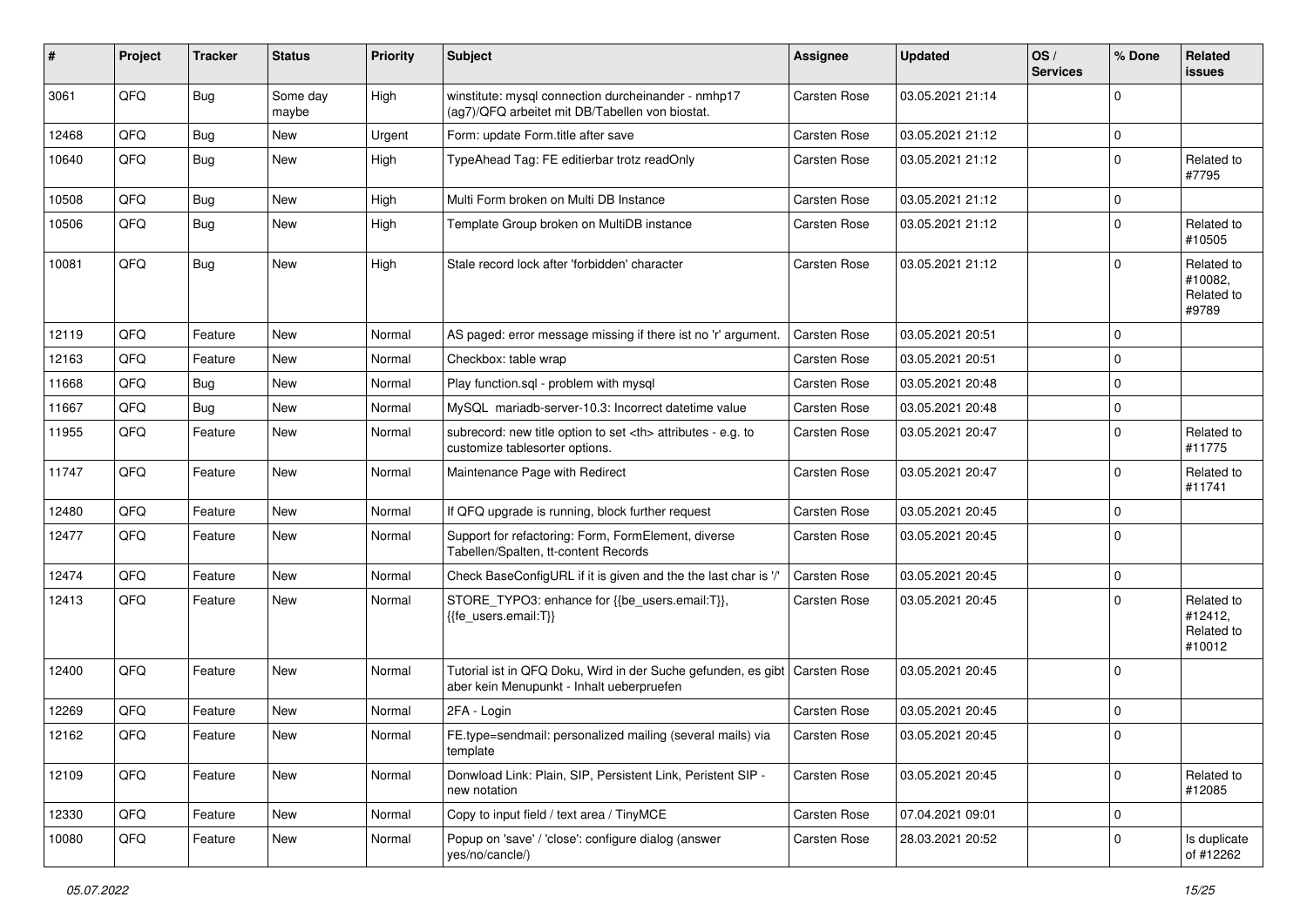| #     | Project | <b>Tracker</b> | <b>Status</b>     | <b>Priority</b> | <b>Subject</b>                                                                                       | Assignee            | <b>Updated</b>   | OS/<br><b>Services</b> | % Done         | Related<br>issues                                                    |
|-------|---------|----------------|-------------------|-----------------|------------------------------------------------------------------------------------------------------|---------------------|------------------|------------------------|----------------|----------------------------------------------------------------------|
| 12187 | QFQ     | <b>Bug</b>     | New               | Normal          | Trigger FormAsFile() via Report: probably problem with multi<br>DB setup                             | <b>Carsten Rose</b> | 20.03.2021 21:20 |                        | $\Omega$       |                                                                      |
| 10714 | QFQ     | Feature        | <b>New</b>        | Normal          | multi Table Form                                                                                     | Carsten Rose        | 16.03.2021 18:44 |                        | $\mathbf 0$    |                                                                      |
| 8217  | QFQ     | Feature        | <b>New</b>        | Normal          | if-elseif-else construct                                                                             | Carsten Rose        | 16.03.2021 18:41 |                        | $\Omega$       | Related to<br>#10716                                                 |
| 11516 | QFQ     | Feature        | <b>New</b>        | Normal          | Multi Page Form (Previous/Next Buttons)                                                              | Carsten Rose        | 16.03.2021 17:52 |                        | $\Omega$       |                                                                      |
| 12146 | QFQ     | Feature        | New               | Normal          | Autocron Job: Anzeigen wann der naechste Job ausgefuehrt<br>wird, resp das er nicht ausgefuehrt wird | <b>Carsten Rose</b> | 15.03.2021 15:23 |                        | $\overline{0}$ |                                                                      |
| 12133 | QFQ     | Bug            | <b>New</b>        | Normal          | NPM, phpSpreadSheet aktualisieren                                                                    | Carsten Rose        | 15.03.2021 09:04 |                        | $\Omega$       |                                                                      |
| 8187  | QFQ     | Feature        | <b>New</b>        | Normal          | Subrecord: enable/hide new button - make new/edit/delete<br>customizeable.                           | Carsten Rose        | 06.03.2021 18:44 |                        | $\overline{0}$ | Related to<br>#11326                                                 |
| 12045 | QFQ     | Bug            | New               | Normal          | templateGroup afterSave FE: Aufruf ohne<br>sqlHonorFormElements funktioniert nicht                   | Carsten Rose        | 18.02.2021 16:33 |                        | $\Omega$       |                                                                      |
| 12040 | QFQ     | Bug            | <b>New</b>        | Normal          | FE Mode 'hidden' für zwei FEs auf einer Zeile                                                        | Carsten Rose        | 18.02.2021 10:13 |                        | $\overline{0}$ |                                                                      |
| 12024 | QFQ     | Feature        | <b>New</b>        | Normal          | Excel Export: text columns by default decode<br>htmlspeciachar()                                     | Carsten Rose        | 17.02.2021 23:55 |                        | $\Omega$       | Related to<br>#12022                                                 |
| 12023 | QFQ     | Feature        | New               | Normal          | MySQL Stored Precdure: QDECODESPECIALCHAR()                                                          | Carsten Rose        | 16.02.2021 11:16 |                        | $\Omega$       | Related to<br>#12022                                                 |
| 9958  | QFQ     | Bug            | Priorize          | Normal          | Broken subrecord query: no error message                                                             | Carsten Rose        | 05.02.2021 15:15 |                        | $\mathbf 0$    |                                                                      |
| 9281  | QFQ     | <b>Bug</b>     | Some day<br>maybe | Normal          | Allow STRICT TRANS TABLES                                                                            | Carsten Rose        | 02.01.2021 18:43 |                        | $\Omega$       |                                                                      |
| 5695  | QFQ     | Feature        | In Progress       | Normal          | Multiform                                                                                            | Carsten Rose        | 02.01.2021 18:38 |                        | $\Omega$       |                                                                      |
| 11775 | QFQ     | Feature        | New               | Normal          | Subrecord Tooltip pro Feld                                                                           | Carsten Rose        | 18.12.2020 15:22 |                        | $\Omega$       | Related to<br>#11955                                                 |
| 11752 | QFQ     | <b>Bug</b>     | New               | Normal          | checkbox renders multiple input elements with same name                                              | Carsten Rose        | 17.12.2020 14:58 |                        | $\Omega$       | Related to<br>#11750                                                 |
| 11695 | QFQ     | Bug            | <b>New</b>        | Normal          | MultiForm required FE Error                                                                          | Carsten Rose        | 04.12.2020 13:34 |                        | $\mathbf{0}$   |                                                                      |
| 11523 | QFQ     | Feature        | New               | Normal          | Mit dynamic Update erkennen, ob Upload gemacht wurde                                                 | Carsten Rose        | 13.11.2020 15:07 |                        | $\Omega$       | Related to<br>#9533                                                  |
| 10937 | QFQ     | Bug            | <b>New</b>        | Normal          | Fehler mit abhängigen Select- Feldern beim Positionieren                                             | Carsten Rose        | 12.11.2020 23:45 |                        | $\Omega$       |                                                                      |
| 10704 | QFQ     | <b>Bug</b>     | New               | Normal          | wkhtml problem rendering fullCalendar.js / fabric.js >><br>successor: puppeteer                      | Carsten Rose        | 12.11.2020 23:45 |                        | $\Omega$       | Related to<br>#5024,<br>Related to<br>#4650.<br>Related to<br>#10715 |
| 10588 | QFQ     | Bug            | New               | Normal          | typeahed Tag: Doku anpassen                                                                          | <b>Carsten Rose</b> | 12.11.2020 23:45 |                        | $\mathbf{0}$   |                                                                      |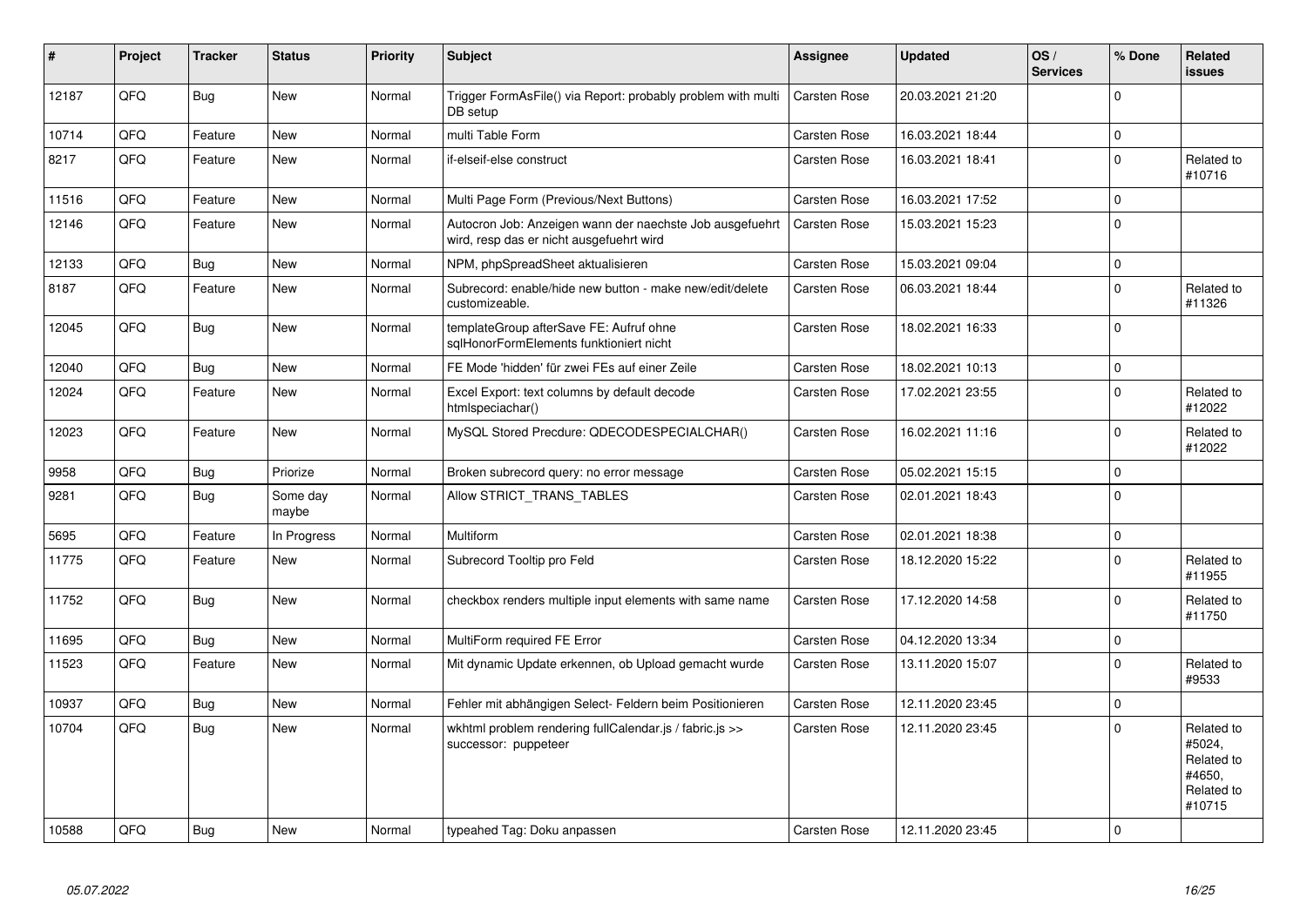| #     | Project | <b>Tracker</b> | <b>Status</b> | <b>Priority</b> | <b>Subject</b>                                                                                     | Assignee            | <b>Updated</b>   | OS/<br><b>Services</b> | % Done         | Related<br><b>issues</b> |
|-------|---------|----------------|---------------|-----------------|----------------------------------------------------------------------------------------------------|---------------------|------------------|------------------------|----------------|--------------------------|
| 11504 | QFQ     | Feature        | <b>New</b>    | Normal          | Dynamic Update: Button text update for 'Save',' Close' &<br>'Delete'                               | Carsten Rose        | 12.11.2020 23:44 |                        | $\Omega$       |                          |
| 11239 | QFQ     | <b>Bug</b>     | <b>New</b>    | Normal          | Radiobutton (plain): horizontales Rendern abhängig vom<br>Datentyp in der Datenbank                | Carsten Rose        | 30.09.2020 18:37 |                        | $\overline{0}$ |                          |
| 11076 | QFQ     | Feature        | In Progress   | Normal          | SELECT  AS _websocket                                                                              | Carsten Rose        | 30.08.2020 17:49 |                        | $\Omega$       |                          |
| 11080 | QFQ     | Feature        | New           | Normal          | Send MQTT messages                                                                                 | Carsten Rose        | 29.08.2020 19:49 |                        | $\Omega$       |                          |
| 10996 | QFQ     | Feature        | New           | Normal          | Download video via sip: no seek                                                                    | Carsten Rose        | 12.08.2020 14:18 |                        | $\Omega$       |                          |
| 10976 | QFQ     | Feature        | <b>New</b>    | Normal          | Excel Export Verbesserungen                                                                        | Carsten Rose        | 06.08.2020 10:56 |                        | $\Omega$       |                          |
| 10819 | QFQ     | Feature        | <b>New</b>    | Normal          | Persistent SIP - second try                                                                        | Carsten Rose        | 29.06.2020 23:02 |                        | $\Omega$       | Related to<br>#6261      |
| 3432  | QFQ     | Feature        | New           | Normal          | subrecord: dynamicUpdate                                                                           | Carsten Rose        | 11.06.2020 21:10 |                        | $\Omega$       | Related to<br>#5691      |
| 10005 | QFQ     | Feature        | Priorize      | Normal          | Report / special column name:  AS _calendar                                                        | <b>Carsten Rose</b> | 03.06.2020 17:28 |                        | $\Omega$       |                          |
| 10658 | QFQ     | Bug            | <b>New</b>    | Normal          | processReadOnly broken                                                                             | Carsten Rose        | 27.05.2020 17:55 |                        | $\mathbf{0}$   |                          |
| 5345  | QFQ     | Feature        | <b>New</b>    | Normal          | Report: UPDATE / INSERT / DELETE statements should<br>trigger subqueries, depending on the result. | Carsten Rose        | 27.05.2020 16:11 |                        | $\overline{0}$ |                          |
| 10593 | QFQ     | Feature        | <b>New</b>    | Normal          | label2: text behind input element                                                                  | <b>Carsten Rose</b> | 16.05.2020 10:57 |                        | $\Omega$       |                          |
| 5559  | QFQ     | Bug            | New           | Normal          | FE.type = Upload: 'accept' might contain variables                                                 | Carsten Rose        | 11.05.2020 21:23 |                        | $\Omega$       |                          |
| 10443 | QFQ     | Feature        | In Progress   | Normal          | Konzept_api / _live                                                                                | Carsten Rose        | 07.05.2020 09:39 |                        | $\Omega$       |                          |
| 10322 | QFQ     | Bug            | New           | Normal          | FormElement / Radio: missing column 'enum' >> FE not<br>reported                                   | Carsten Rose        | 07.05.2020 09:37 |                        | $\Omega$       |                          |
| 10119 | QFQ     | Feature        | <b>New</b>    | Normal          | Dropdown (selectlist) & TypeAhead: format and catagorize list                                      | <b>Carsten Rose</b> | 07.05.2020 09:36 |                        | $\mathbf 0$    |                          |
| 10082 | QFQ     | <b>Bug</b>     | New           | Normal          | FE.type=SELECT - 'sanatize' Class                                                                  | <b>Carsten Rose</b> | 07.05.2020 09:36 |                        | $\Omega$       | Related to<br>#10081     |
| 4050  | QFQ     | Feature        | <b>New</b>    | Normal          | sql.log: 1) FormElement ID which causes a specific action,<br>2) Result in the same row.           | <b>Carsten Rose</b> | 15.04.2020 11:35 |                        | $\Omega$       | Related to<br>#5458      |
| 10115 | QFQ     | Feature        | <b>New</b>    | Normal          | TypeAhead: static list                                                                             | Carsten Rose        | 26.02.2020 16:42 |                        | 100            |                          |
| 10015 | QFQ     | Feature        | Priorize      | Normal          | Monospace in Textarea                                                                              | Carsten Rose        | 03.02.2020 13:40 |                        | $\Omega$       |                          |
| 9811  | QFQ     | Feature        | New           | Normal          | Report: tag every n'th row                                                                         | Carsten Rose        | 01.02.2020 23:22 |                        | $\Omega$       |                          |
| 9783  | QFQ     | Bug            | <b>New</b>    | Normal          | Email with special characters                                                                      | <b>Carsten Rose</b> | 01.02.2020 23:22 |                        | $\Omega$       |                          |
| 9781  | QFQ     | Feature        | New           | Normal          | Button: CSS class to make buttons smaller                                                          | Carsten Rose        | 01.02.2020 23:22 |                        | $\Omega$       |                          |
| 9707  | QFQ     | Feature        | New           | Normal          | SIP security: encode pageld and check pageld on decode                                             | <b>Carsten Rose</b> | 01.02.2020 23:22 |                        | $\Omega$       |                          |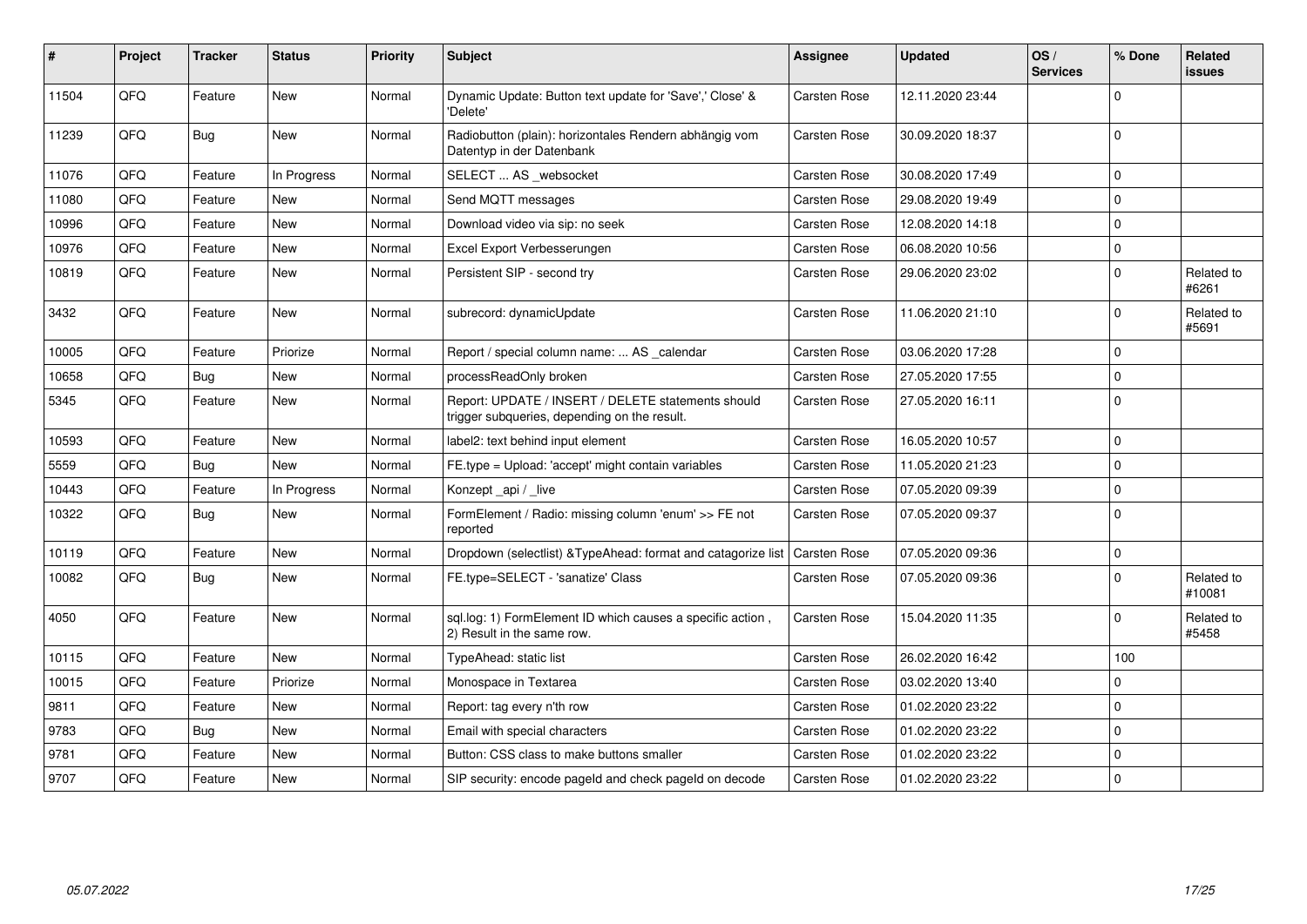| #    | Project | <b>Tracker</b> | <b>Status</b> | <b>Priority</b> | <b>Subject</b>                                                                                         | Assignee            | <b>Updated</b>   | OS/<br><b>Services</b> | % Done         | Related<br><b>issues</b>                                             |
|------|---------|----------------|---------------|-----------------|--------------------------------------------------------------------------------------------------------|---------------------|------------------|------------------------|----------------|----------------------------------------------------------------------|
| 9706 | QFQ     | Feature        | <b>New</b>    | Normal          | Multi File Upload (hidden template group)                                                              | Carsten Rose        | 01.02.2020 23:22 |                        | $\Omega$       | Related to<br>#7521,<br>Related to<br>#5562,<br>Related to<br>#13330 |
| 9691 | QFQ     | <b>Bug</b>     | In Progress   | Normal          | Checkbox: dynamic update > readonly                                                                    | <b>Carsten Rose</b> | 01.02.2020 23:22 |                        | 50             | Related to<br>#9834                                                  |
| 9537 | QFQ     | Feature        | <b>New</b>    | Normal          | FormEditor: Edit fieldset in FrontEnd                                                                  | <b>Carsten Rose</b> | 01.02.2020 23:22 |                        | $\mathbf{0}$   |                                                                      |
| 9533 | QFQ     | <b>Bug</b>     | <b>New</b>    | Normal          | FE.type=upload: Check in 'beforeSave' if upload is given                                               | Carsten Rose        | 01.02.2020 23:22 |                        | $\overline{0}$ | Related to<br>#11523                                                 |
| 9352 | QFQ     | Feature        | <b>New</b>    | Normal          | FE 'Native' fire slaveld, sqlAfter, sqlIns                                                             | Carsten Rose        | 01.02.2020 23:22 |                        | $\Omega$       |                                                                      |
| 9317 | QFQ     | <b>Bug</b>     | <b>New</b>    | Normal          | FE.type=note: with dynamic show/hidden an empty label<br>causes trouble                                | <b>Carsten Rose</b> | 01.02.2020 23:22 |                        | $\overline{0}$ |                                                                      |
| 9275 | QFQ     | Bug            | <b>New</b>    | Normal          | autcron: t3 page, which takes to long to respond, is not<br>reported properly                          | Carsten Rose        | 01.02.2020 23:22 |                        | 100            |                                                                      |
| 9208 | QFQ     | Feature        | New           | Normal          | Manage 'recent' records                                                                                | <b>Carsten Rose</b> | 01.02.2020 23:22 |                        | $\mathbf 0$    |                                                                      |
| 9177 | QFQ     | <b>Bug</b>     | <b>New</b>    | Normal          | Bug? QFQ tries to save an action FE, which has real<br>existing column name                            | <b>Carsten Rose</b> | 01.02.2020 23:22 |                        | $\overline{0}$ |                                                                      |
| 9136 | QFQ     | Feature        | <b>New</b>    | Normal          | Create ZIP files with dynamic PDFs                                                                     | Carsten Rose        | 01.02.2020 23:22 |                        | $\Omega$       |                                                                      |
| 9129 | QFQ     | Feature        | New           | Normal          | sqlValidate: Message as notification, not as error                                                     | Carsten Rose        | 01.02.2020 23:22 |                        | $\Omega$       | Related to<br>#9128                                                  |
| 9128 | QFQ     | Feature        | New           | Normal          | Error Message: not replaced variables- a) replace back to '{',<br>b) underline                         | <b>Carsten Rose</b> | 01.02.2020 23:22 |                        | $\mathbf{0}$   | Related to<br>#9129                                                  |
| 9127 | QFQ     | Bug            | <b>New</b>    | Normal          | Error Message: change 'roll over' color - text not readable                                            | Carsten Rose        | 01.02.2020 23:22 |                        | $\mathbf{0}$   |                                                                      |
| 8975 | QFQ     | Feature        | New           | Normal          | Report Notation: 2.0                                                                                   | Carsten Rose        | 01.02.2020 23:22 |                        | $\Omega$       | Related to<br>#8963                                                  |
| 8806 | QFQ     | Feature        | <b>New</b>    | Normal          | SQL Function nl2br                                                                                     | Carsten Rose        | 01.02.2020 23:22 |                        | $\Omega$       |                                                                      |
| 8719 | QFQ     | Feature        | New           | Normal          | extraButtonLock: add support for 0/1                                                                   | <b>Carsten Rose</b> | 01.02.2020 23:22 |                        | $\Omega$       |                                                                      |
| 8336 | QFQ     | Feature        | New           | Normal          | Form > modified > Close New: a) Optional disable popup, b)<br>custom text, c) mode on save: close stay | <b>Carsten Rose</b> | 01.02.2020 23:22 |                        | $\Omega$       | Related to<br>#8335                                                  |
| 8089 | QFQ     | Feature        | <b>New</b>    | Normal          | Copy/Paste for FormElements                                                                            | Carsten Rose        | 01.02.2020 23:22 |                        | $\Omega$       |                                                                      |
| 8049 | QFQ     | Bug            | New           | Normal          | FE.type=note, column 'value': text moves some pixel to top<br>after save                               | Carsten Rose        | 01.02.2020 23:22 |                        | $\overline{0}$ |                                                                      |
| 7924 | QFQ     | Feature        | <b>New</b>    | Normal          | Radio/Checkbox with Tooltip                                                                            | Carsten Rose        | 01.02.2020 23:22 |                        | $\Omega$       |                                                                      |
| 7812 | QFO     | Feature        | New           | Normal          | FE 'Subrecord' - new option 'subrecordShowFilter',<br>'subrecordPaging'                                | Carsten Rose        | 01.02.2020 23:22 |                        | $\overline{0}$ |                                                                      |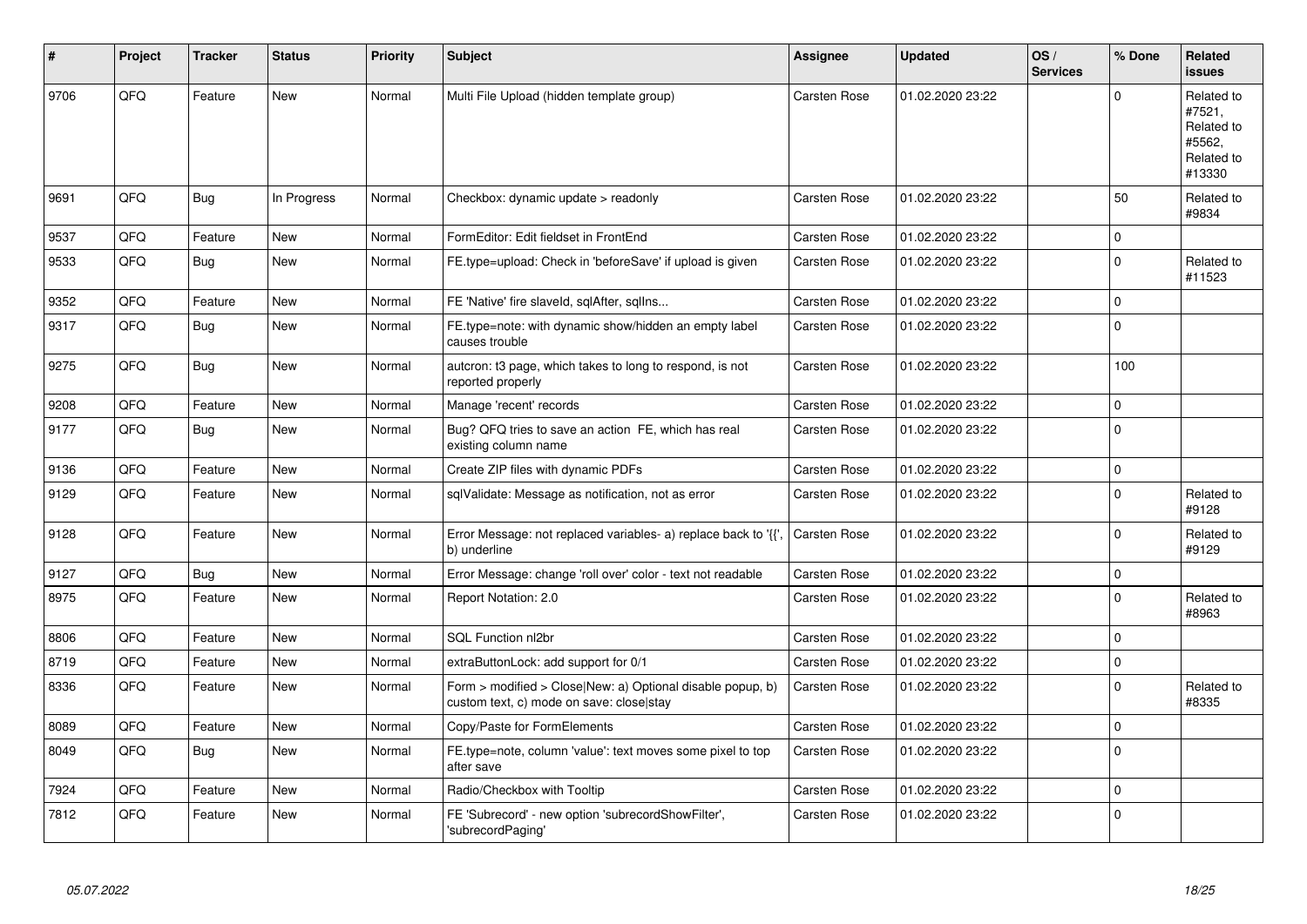| #    | Project | <b>Tracker</b> | <b>Status</b> | <b>Priority</b> | <b>Subject</b>                                                                                        | <b>Assignee</b>     | <b>Updated</b>   | OS/<br><b>Services</b> | % Done         | Related<br>issues         |
|------|---------|----------------|---------------|-----------------|-------------------------------------------------------------------------------------------------------|---------------------|------------------|------------------------|----------------|---------------------------|
| 7795 | QFQ     | <b>Bug</b>     | New           | Normal          | Readonly Form: Typeahead-Felder                                                                       | <b>Carsten Rose</b> | 01.02.2020 23:22 |                        | $\Omega$       | Related to<br>#10640      |
| 7685 | QFQ     | Bug            | New           | Normal          | Open FormElement from QFQ error message and save<br>modified record: error about missing {{formId:F}} | <b>Carsten Rose</b> | 01.02.2020 23:22 |                        | $\Omega$       |                           |
| 7547 | QFQ     | Bug            | <b>New</b>    | Normal          | Error Message in afterSave: wrong parameter column<br>reported                                        | Carsten Rose        | 01.02.2020 23:22 |                        | $\Omega$       |                           |
| 7524 | QFQ     | Bug            | New           | Normal          | QFQ throws a 'General Error' if 'fileadmin/protected/log/' is<br>not writeable                        | Carsten Rose        | 01.02.2020 23:22 |                        | $\mathbf 0$    |                           |
| 7520 | QFQ     | Feature        | <b>New</b>    | Normal          | QR Code:  AS _qr ( AS _link)                                                                          | <b>Carsten Rose</b> | 01.02.2020 23:22 |                        | $\mathbf 0$    |                           |
| 7519 | QFQ     | Feature        | <b>New</b>    | Normal          | Select: Multi                                                                                         | <b>Carsten Rose</b> | 01.02.2020 23:22 |                        | $\Omega$       |                           |
| 7513 | QFQ     | Bug            | <b>New</b>    | Normal          | Radios not correct aligned                                                                            | Carsten Rose        | 01.02.2020 23:22 |                        | $\mathbf 0$    |                           |
| 7512 | QFQ     | Bug            | New           | Normal          | FE: inputType=number >> 'pattern' is not respected                                                    | <b>Carsten Rose</b> | 01.02.2020 23:22 |                        | $\mathbf 0$    |                           |
| 7109 | QFQ     | Feature        | New           | Normal          | Dynamic Updates: row/element hide                                                                     | Carsten Rose        | 01.02.2020 23:22 |                        | $\Omega$       | Has<br>duplicate<br>#4081 |
| 7002 | QFQ     | <b>Bug</b>     | New           | Normal          | Dynamic Update: row does not disappear / appear                                                       | Carsten Rose        | 01.02.2020 23:22 |                        | $\mathbf 0$    |                           |
| 6250 | QFQ     | Feature        | In Progress   | Normal          | Enhance layout: a) Subrecord, b) Subrecord-Title                                                      | Carsten Rose        | 01.02.2020 23:22 |                        | $\Omega$       | Related to<br>#5391       |
| 4082 | QFQ     | Feature        | <b>New</b>    | Normal          | Dynamic Update: modeSql - useful default                                                              | Carsten Rose        | 01.02.2020 23:22 |                        | $\mathbf 0$    |                           |
| 9602 | QFQ     | Feature        | <b>New</b>    | Normal          | Form definition as JSON                                                                               | Carsten Rose        | 01.02.2020 23:21 |                        | $\Omega$       | Related to<br>#9600       |
| 7683 | QFQ     | Feature        | <b>New</b>    | Normal          | Special column names in '{{ SELECT  AS _link }}' should<br>be detected                                | Carsten Rose        | 01.02.2020 23:21 |                        | $\overline{0}$ |                           |
| 7681 | QFQ     | Feature        | <b>New</b>    | Normal          | Optional switch off 'check for modified record'                                                       | Carsten Rose        | 01.02.2020 23:21 |                        | $\mathbf 0$    |                           |
| 7574 | QFQ     | Bug            | <b>New</b>    | Normal          | Substitute error: form element not reported / dont parse<br>Form.note                                 | Carsten Rose        | 01.02.2020 23:21 |                        | $\Omega$       |                           |
| 7521 | QFQ     | Feature        | <b>New</b>    | Normal          | TemplateGroup: fe.type=upload                                                                         | Carsten Rose        | 01.02.2020 23:21 |                        | $\Omega$       | Related to<br>#9706       |
| 7481 | QFQ     | Feature        | New           | Normal          | Detect 'BaseUrl' automatically                                                                        | Carsten Rose        | 01.02.2020 23:21 |                        | $\mathbf 0$    |                           |
| 7342 | QFQ     | Feature        | <b>New</b>    | Normal          | add content $=$ hide this                                                                             | Carsten Rose        | 01.02.2020 23:21 |                        | $\mathbf 0$    |                           |
| 7280 | QFQ     | Feature        | <b>New</b>    | Normal          | recently used table                                                                                   | <b>Carsten Rose</b> | 01.02.2020 23:21 |                        | $\overline{0}$ |                           |
| 7261 | QFQ     | <b>Bug</b>     | New           | Normal          | Report pathFilename for user without path, only the filename                                          | Carsten Rose        | 01.02.2020 23:21 |                        | $\overline{0}$ |                           |
| 7239 | QFQ     | Feature        | New           | Normal          | TinyMCE: html tag whitelist                                                                           | Carsten Rose        | 01.02.2020 23:21 |                        | $\mathbf 0$    | Related to<br>#14320      |
| 7219 | QFQ     | <b>Bug</b>     | New           | Normal          | typeSheadSql / typeAheadSqlPrefetch: change to curly<br>braces                                        | Carsten Rose        | 01.02.2020 23:21 |                        | $\mathbf 0$    |                           |
| 7175 | QFQ     | Feature        | New           | Normal          | Upload: md5 hash as filename                                                                          | Carsten Rose        | 01.02.2020 23:21 |                        | $\overline{0}$ |                           |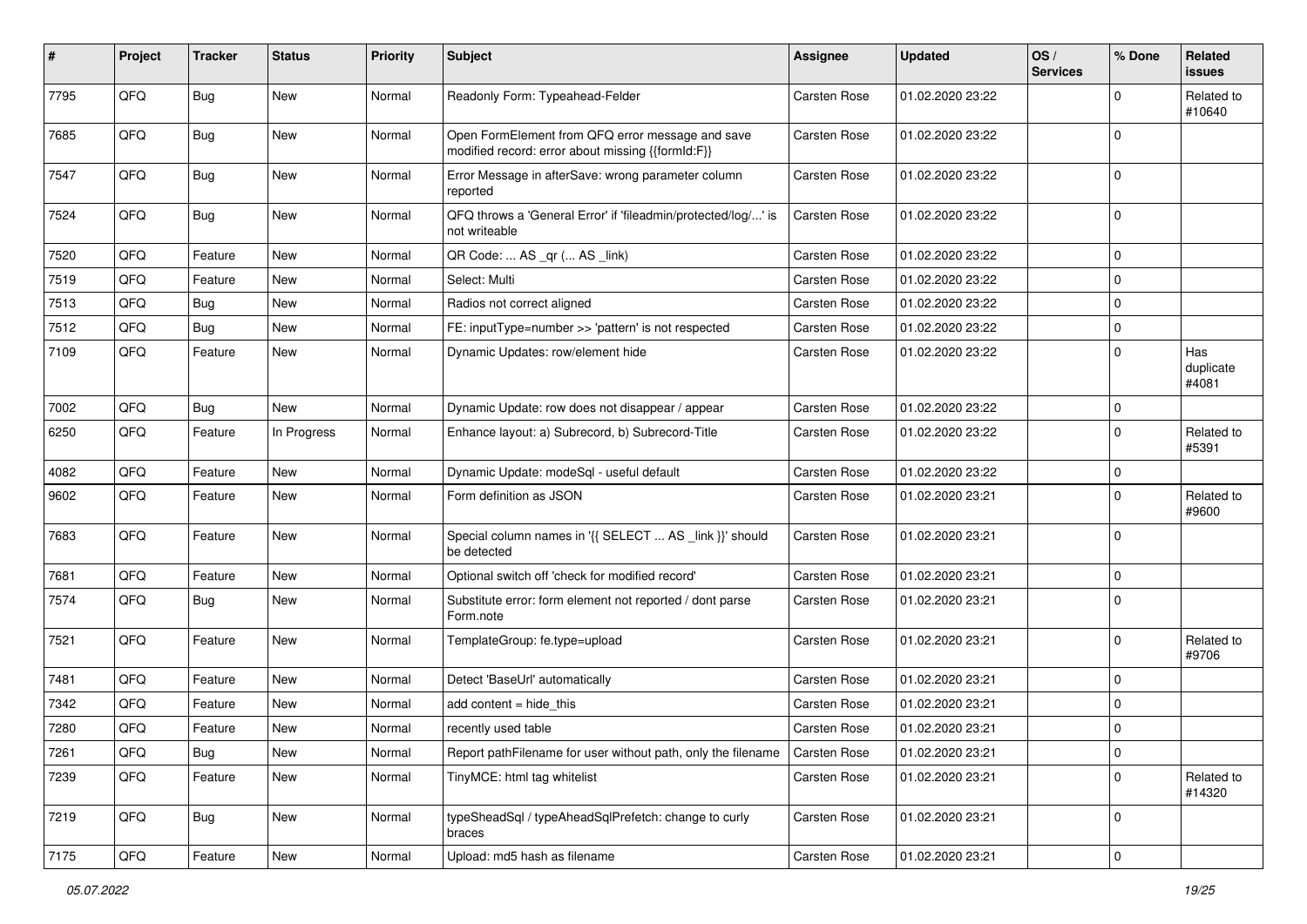| #    | <b>Project</b> | <b>Tracker</b> | <b>Status</b>     | <b>Priority</b> | <b>Subject</b>                                                                                                             | Assignee            | <b>Updated</b>   | OS/<br><b>Services</b> | % Done         | Related<br><b>issues</b>                    |
|------|----------------|----------------|-------------------|-----------------|----------------------------------------------------------------------------------------------------------------------------|---------------------|------------------|------------------------|----------------|---------------------------------------------|
| 7119 | QFQ            | Feature        | <b>New</b>        | Normal          | Upload: scaleDownWidth, scaleDownHeight                                                                                    | <b>Carsten Rose</b> | 01.02.2020 23:21 |                        | $\Omega$       |                                             |
| 7102 | QFQ            | Feature        | <b>New</b>        | Normal          | Comment sign in report: '#' and '--'                                                                                       | <b>Carsten Rose</b> | 01.02.2020 23:21 |                        | $\Omega$       |                                             |
| 7099 | QFQ            | Feature        | <b>New</b>        | Normal          | <b>Redesign FormEditor</b>                                                                                                 | <b>Carsten Rose</b> | 01.02.2020 23:21 |                        | $\mathbf 0$    |                                             |
| 7014 | QFQ            | <b>Bug</b>     | <b>New</b>        | Normal          | Sending invalid emails succeeds when<br>debug.redirectAllMailTo is set                                                     | <b>Carsten Rose</b> | 01.02.2020 23:21 |                        | $\overline{0}$ |                                             |
| 6912 | QFQ            | Bug            | New               | Normal          | error Message Var 'deadline' already set in SIP - in Form<br>with FE.value={{deadline:R:::{{deadlinePeriod:Y}}}}           | Carsten Rose        | 01.02.2020 23:21 |                        | $\Omega$       |                                             |
| 6855 | QFQ            | Feature        | <b>New</b>        | Normal          | With {{feUser:U}}!={{feUser:T}}: Save / Delete: only possible<br>with {{feUserSave:U}}='yes' and '{{feUserDelete:U}}='yes' | Carsten Rose        | 01.02.2020 23:21 |                        | $\Omega$       |                                             |
| 6765 | QFQ            | Feature        | <b>New</b>        | Normal          | Moeglichkeit via QFQ eigene Logs zu schreiben                                                                              | <b>Carsten Rose</b> | 01.02.2020 23:21 |                        | $\mathbf{0}$   |                                             |
| 6677 | QFQ            | Bug            | <b>New</b>        | Normal          | Error message FE Action Element: no/wrong FE reference<br>who cause the problem.                                           | <b>Carsten Rose</b> | 01.02.2020 23:21 |                        | $\overline{0}$ |                                             |
| 6609 | QFQ            | Feature        | <b>New</b>        | Normal          | Formlet: JSON API erweitern                                                                                                | <b>Carsten Rose</b> | 01.02.2020 23:21 |                        | 50             |                                             |
| 6594 | QFQ            | Feature        | <b>New</b>        | Normal          | Excel: on download, check if there is a valid sip                                                                          | Carsten Rose        | 01.02.2020 23:21 |                        | $\Omega$       |                                             |
| 6483 | QFQ            | <b>Bug</b>     | New               | Normal          | R Store funktioniert nicht bei 'Report Notation' im FE                                                                     | Carsten Rose        | 01.02.2020 23:21 |                        | $\Omega$       |                                             |
| 6462 | QFQ            | <b>Bug</b>     | New               | Normal          | File Upload: Nutzlose Fehlermeldung wenn Datei zu gross                                                                    | Carsten Rose        | 01.02.2020 23:21 |                        | $\Omega$       | Related to<br>#6139                         |
| 6437 | QFQ            | Feature        | <b>New</b>        | Normal          | Neuer Mode Button bei FormElementen                                                                                        | <b>Carsten Rose</b> | 01.02.2020 23:21 |                        | $\overline{0}$ | Related to<br>#9668,<br>Blocked by<br>#9678 |
| 6292 | QFQ            | Feature        | <b>New</b>        | Normal          | Download: File speichern mit Hash aber original Filename in<br>der Datenbank vermerken fuer Downloads                      | Carsten Rose        | 01.02.2020 23:21 |                        | $\Omega$       |                                             |
| 6289 | QFQ            | Feature        | <b>New</b>        | Normal          | Form: Log                                                                                                                  | <b>Carsten Rose</b> | 01.02.2020 23:21 |                        | $\Omega$       |                                             |
| 5576 | QFQ            | <b>Bug</b>     | <b>New</b>        | Normal          | Using MySQL 'DROP' requires privilege - wich is not really<br>necessary.                                                   | Carsten Rose        | 01.02.2020 23:21 |                        | $\overline{0}$ |                                             |
| 5131 | QFQ            | Feature        | <b>New</b>        | Normal          | Activate Spin Gear ('wait/busy' indicator) via LINK attribute                                                              | <b>Carsten Rose</b> | 01.02.2020 23:21 |                        | $\Omega$       |                                             |
| 4250 | QFQ            | Feature        | New               | Normal          | AutoCron in QFQ via PHP                                                                                                    | <b>Carsten Rose</b> | 01.02.2020 23:21 |                        | $\Omega$       | Related to<br>#3292,<br>Related to<br>#3291 |
| 3547 | QFQ            | <b>Bug</b>     | <b>New</b>        | Normal          | FE of type 'note' causes writing of empty fields.                                                                          | <b>Carsten Rose</b> | 01.02.2020 23:21 |                        | $\overline{0}$ |                                             |
| 3504 | QFQ            | Feature        | New               | Normal          | Logging: welche Action FEs werden wann wie ausgefuehrt                                                                     | <b>Carsten Rose</b> | 01.02.2020 23:21 |                        | $\Omega$       | Related to<br>#5458,<br>Related to<br>#4092 |
| 5480 | QFQ            | Feature        | Some day<br>maybe | Normal          | QFQ: Dokumentation mit Screenshots versehen                                                                                | <b>Carsten Rose</b> | 01.02.2020 23:20 |                        | $\Omega$       | Related to<br>#9879                         |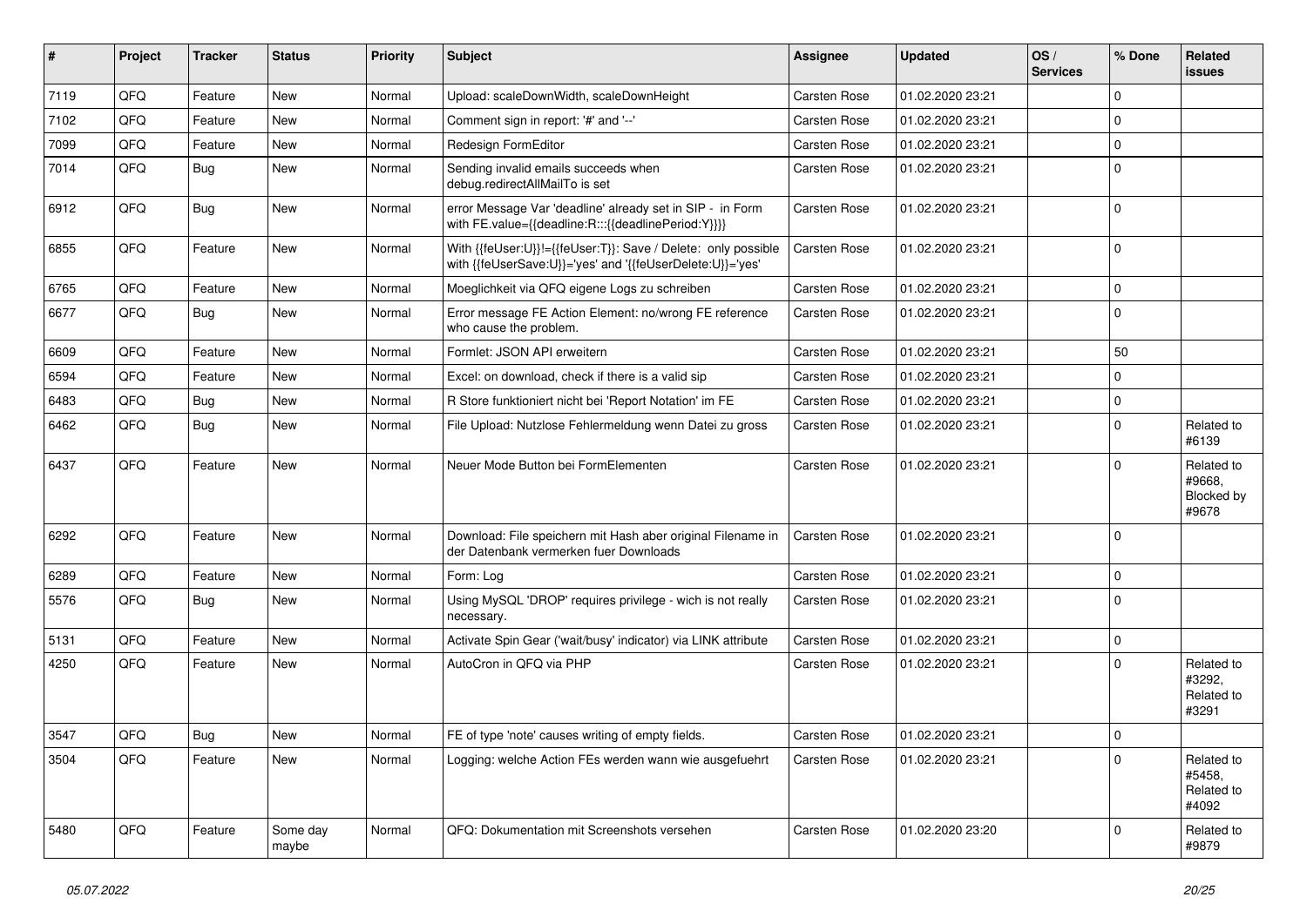| #    | Project | <b>Tracker</b> | <b>Status</b>     | <b>Priority</b> | <b>Subject</b>                                                                                                          | Assignee            | <b>Updated</b>   | OS/<br><b>Services</b> | % Done      | <b>Related</b><br>issues                       |
|------|---------|----------------|-------------------|-----------------|-------------------------------------------------------------------------------------------------------------------------|---------------------|------------------|------------------------|-------------|------------------------------------------------|
| 4771 | QFQ     | Bug            | Some day<br>maybe | Normal          | gfg: select-down-values empty after save (edit-form for<br>program administrators)                                      | <b>Carsten Rose</b> | 01.02.2020 23:20 |                        | $\Omega$    | Related to<br>#4549, Has<br>duplicate<br>#4282 |
| 4659 | QFQ     | Bug            | Some day<br>maybe | Normal          | infoButtonExtra                                                                                                         | <b>Carsten Rose</b> | 01.02.2020 23:20 |                        | $\mathbf 0$ |                                                |
| 4650 | QFQ     | Feature        | Some day<br>maybe | Normal          | Convert html to doc/rtf                                                                                                 | Carsten Rose        | 01.02.2020 23:20 |                        | $\mathbf 0$ | Related to<br>#10704                           |
| 4549 | QFQ     | Bug            | Some day<br>maybe | Normal          | TemplateGroups: FE.type SELECT loose selected value<br>after save                                                       | Carsten Rose        | 01.02.2020 23:20 |                        | $\Omega$    | Related to<br>#4548,<br>Related to<br>#4771    |
| 4365 | QFQ     | Feature        | Some day<br>maybe | Normal          | Multi Language: new way of config                                                                                       | <b>Carsten Rose</b> | 01.02.2020 23:20 |                        | $\mathbf 0$ |                                                |
| 4343 | QFQ     | Feature        | Some day<br>maybe | Normal          | Link: Classifier to add 'attributes'                                                                                    | Carsten Rose        | 01.02.2020 23:20 |                        | $\Omega$    | Related to<br>#14077                           |
| 5665 | QFQ     | Feature        | Some day<br>maybe | Normal          | Versuch das '{{!' nicht mehr noetig ist.                                                                                | Carsten Rose        | 01.02.2020 23:20 |                        | $\Omega$    | Related to<br>#7432,<br>Related to<br>#7434    |
| 5428 | QFQ     | Feature        | Some day<br>maybe | Normal          | secure thumbnail: late render on access.                                                                                | Carsten Rose        | 01.02.2020 23:20 |                        | $\Omega$    |                                                |
| 4757 | QFQ     | Feature        | Some day<br>maybe | Normal          | Test subrecord: download links ok? Links ok?                                                                            | Carsten Rose        | 01.02.2020 23:20 |                        | $\Omega$    |                                                |
| 4652 | QFQ     | Feature        | Some day<br>maybe | Normal          | UZH CD: Weiterleitung auf benutzerdefinierte 403/404 Seite                                                              | Carsten Rose        | 01.02.2020 23:20 |                        | $\mathbf 0$ |                                                |
| 4651 | QFQ     | <b>Bug</b>     | Some day<br>maybe | Normal          | "Loading document" Modal wird angezeigt bei uzhcd type=2<br>Ansicht                                                     | <b>Carsten Rose</b> | 01.02.2020 23:20 |                        | $\mathbf 0$ |                                                |
| 4330 | QFQ     | Feature        | Some day<br>maybe | Normal          | Error Message: report missing {{ / }} in sqlUpdate, sqlInsert,<br>sqlDelete, sqlAfter, sqlBefore in FE action elements. | <b>Carsten Rose</b> | 01.02.2020 23:20 |                        | $\mathbf 0$ |                                                |
| 4328 | QFQ     | <b>Bug</b>     | Some day<br>maybe | Normal          | Error Message: Show FE name/number on problems in FE                                                                    | Carsten Rose        | 01.02.2020 23:20 |                        | $\mathbf 0$ |                                                |
| 5991 | QFQ     | Bug            | Some day<br>maybe | Normal          | URLs with ' ' or long parameter are problematic                                                                         | Carsten Rose        | 01.02.2020 23:19 |                        | $\mathbf 0$ |                                                |
| 5983 | QFQ     | Feature        | Some day<br>maybe | Normal          | Form Submit (save & update): normalize date/-time FE                                                                    | <b>Carsten Rose</b> | 01.02.2020 23:19 |                        | $\mathbf 0$ |                                                |
| 5852 | QFQ     | Feature        | Some day<br>maybe | Normal          | Logging: mail.log / sql.log - im FE anzeigen und via AJAX<br>aktualisieren                                              | Carsten Rose        | 01.02.2020 23:19 |                        | $\mathbf 0$ | Related to<br>#5885                            |
| 5768 | QFQ     | Bug            | Some day<br>maybe | Normal          | {{pageLanguage:T}}' missing if QFQ is called via api                                                                    | Carsten Rose        | 01.02.2020 23:19 |                        | $\mathbf 0$ |                                                |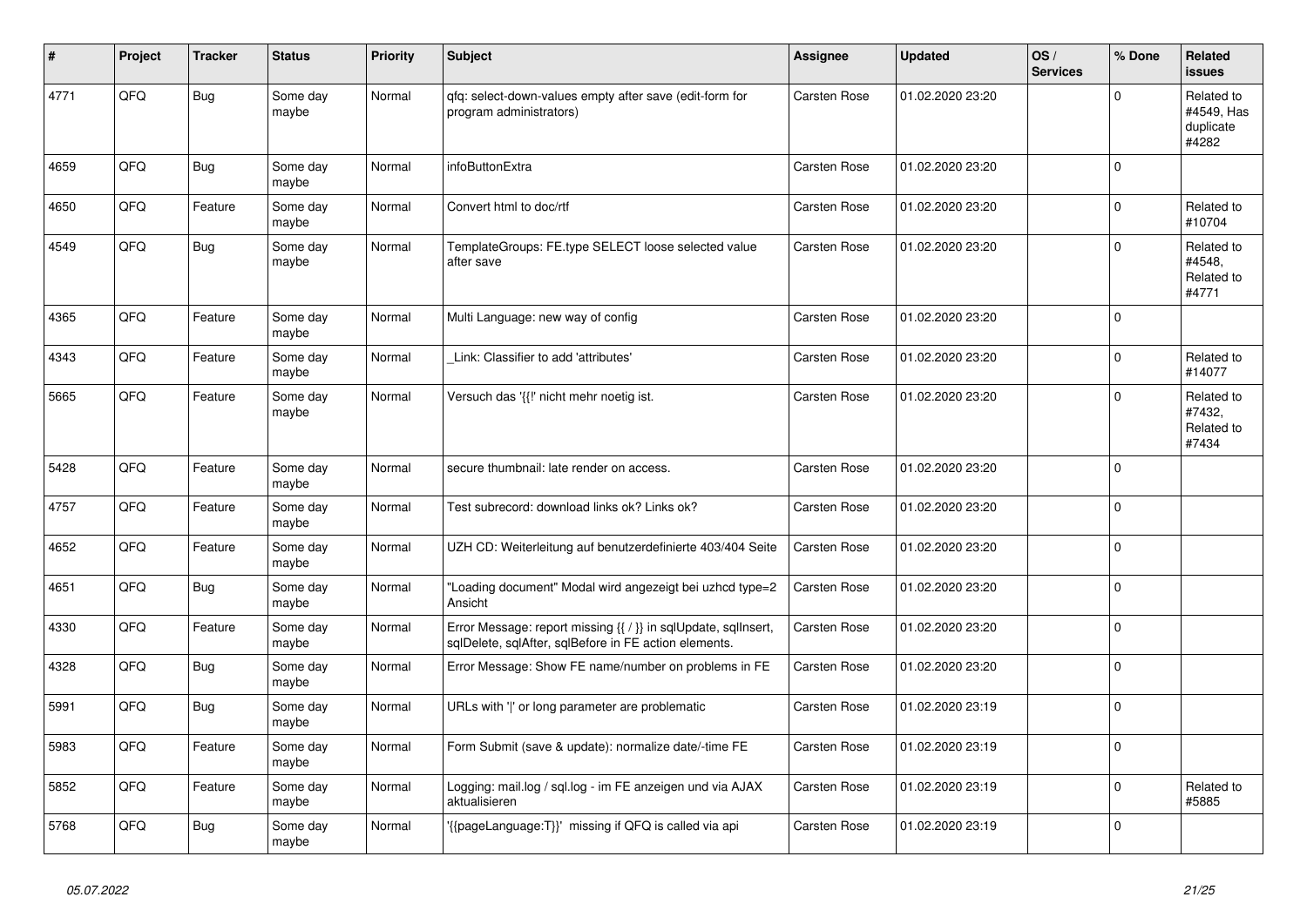| #     | Project | <b>Tracker</b> | <b>Status</b>     | <b>Priority</b> | <b>Subject</b>                                                                                                       | <b>Assignee</b>     | <b>Updated</b>   | OS/<br><b>Services</b> | % Done         | Related<br>issues   |
|-------|---------|----------------|-------------------|-----------------|----------------------------------------------------------------------------------------------------------------------|---------------------|------------------|------------------------|----------------|---------------------|
| 5706  | QFQ     | <b>Bug</b>     | Some day<br>maybe | Normal          | upload: fileDestination needs to be sanatized                                                                        | <b>Carsten Rose</b> | 01.02.2020 23:19 |                        | $\Omega$       |                     |
| 5579  | QFQ     | Feature        | Some day<br>maybe | Normal          | Enhance Doc / Presentation: variable type 'link column type'                                                         | <b>Carsten Rose</b> | 01.02.2020 23:19 |                        | 0              |                     |
| 5557  | QFQ     | Bug            | Some day<br>maybe | Normal          | Form load: STORE_RECORD filled, but should be empty                                                                  | <b>Carsten Rose</b> | 01.02.2020 23:19 |                        | $\Omega$       |                     |
| 5132  | QFQ     | Feature        | Some day<br>maybe | Normal          | Error Message sendmail missing attachment: more details                                                              | <b>Carsten Rose</b> | 01.02.2020 23:19 |                        | $\mathbf 0$    |                     |
| 5021  | QFQ     | <b>Bug</b>     | Some day<br>maybe | Normal          | FE.typ=extra - during save displays error 'datum2' already<br>filled in STORE_SIP - the value is stored nevertheless | <b>Carsten Rose</b> | 01.02.2020 23:19 |                        | $\mathbf 0$    | Related to<br>#3875 |
| 4872  | QFQ     | Feature        | Some day<br>maybe | Normal          | Fields of Typo3 page available in STORE_TYPO3                                                                        | Carsten Rose        | 01.02.2020 23:19 |                        | $\Omega$       |                     |
| 4869  | QFQ     | Feature        | Some day<br>maybe | Normal          | Dynamic Update (show, hide, readonly?, required?) for<br><b>Template Group Elements</b>                              | <b>Carsten Rose</b> | 01.02.2020 23:19 |                        | $\Omega$       | Related to<br>#4865 |
| 4606  | QFQ     | Feature        | Some day<br>maybe | Normal          | link: qualifier to render bootstrap button                                                                           | <b>Carsten Rose</b> | 01.02.2020 23:19 |                        | $\Omega$       |                     |
| 4583  | QFQ     | Bug            | Some day<br>maybe | Normal          | Dynamic Update bei TypeAhead Feldern                                                                                 | <b>Carsten Rose</b> | 01.02.2020 23:19 |                        | 0              |                     |
| 4528  | QFQ     | Bug            | Some day<br>maybe | Normal          | extraButtonLock mit SQLAhead Bug                                                                                     | Carsten Rose        | 01.02.2020 23:19 |                        | $\Omega$       |                     |
| 4092  | QFQ     | <b>Bug</b>     | Some day<br>maybe | Normal          | 1) Logging verbessern wann welches FE warum ausgefuehrt<br>wird, 2) Documentation: Best Practice Template Group      | <b>Carsten Rose</b> | 01.02.2020 23:19 |                        | 0              | Related to<br>#3504 |
| 9968  | QFQ     | Feature        | Priorize          | Normal          | Tooltip in Links for Developer                                                                                       | <b>Carsten Rose</b> | 01.02.2020 23:17 |                        | $\mathbf 0$    |                     |
| 8277  | QFQ     | Feature        | Priorize          | Normal          | fe.parameter.default=                                                                                                | <b>Carsten Rose</b> | 01.02.2020 23:17 |                        | $\Omega$       | Related to<br>#8113 |
| 9928  | QFQ     | Feature        | Priorize          | Normal          | SpecialColumnName: a) Deprecated: ' AS "_+tag " ', b)<br>New: ' AS "_ <tag1><tag2>"'</tag2></tag1>                   | <b>Carsten Rose</b> | 01.02.2020 23:17 |                        | $\Omega$       | Related to<br>#9929 |
| 10014 | QFQ     | Feature        | New               | Normal          | Manual.rst: describe behaviour and process order of<br>fillStoreVar, slaveId, sqlBefore,                             | Carsten Rose        | 01.02.2020 22:31 |                        | 0              |                     |
| 9773  | QFQ     | <b>Bug</b>     | New               | Normal          | form.parameter.formModeGlobal=requiredOff                                                                            | <b>Carsten Rose</b> | 01.02.2020 15:56 |                        | $\mathbf 0$    |                     |
| 2643  | QFQ     | Bug            | Some day<br>maybe | Normal          | Zend / PHP Webinars anschauen                                                                                        | <b>Carsten Rose</b> | 01.02.2020 15:56 |                        | $\overline{0}$ |                     |
| 9983  | QFG     | Feature        | New               | Normal          | Report Notation: new keyword 'range'                                                                                 | Carsten Rose        | 01.02.2020 15:55 |                        | U              |                     |
| 9975  | QFQ     | Bug            | Priorize          | Normal          | Dropdown Menu: 'r:3' broken                                                                                          | Carsten Rose        | 01.02.2020 10:13 |                        | $\overline{0}$ |                     |
| 9947  | QFQ     | <b>Bug</b>     | Priorize          | Normal          | Unwanted error message if missing 'typeAheadSqlPrefetch'                                                             | Carsten Rose        | 01.02.2020 10:13 |                        | 0              |                     |
| 9900  | QFQ     | Feature        | Priorize          | Normal          | Generic API Call: tt-content record >> JSON                                                                          | Carsten Rose        | 01.02.2020 10:13 |                        | $\overline{0}$ |                     |
| 9862  | QFQ     | <b>Bug</b>     | Priorize          | Normal          | Failed writing to sql mail qfq.log should throw an exception                                                         | Carsten Rose        | 01.02.2020 10:13 |                        | 0              |                     |
| 8585  | QFQ     | Feature        | Priorize          | Normal          | Enhance Error message for 'unknown form'                                                                             | Carsten Rose        | 01.02.2020 10:13 |                        | $\mathbf 0$    |                     |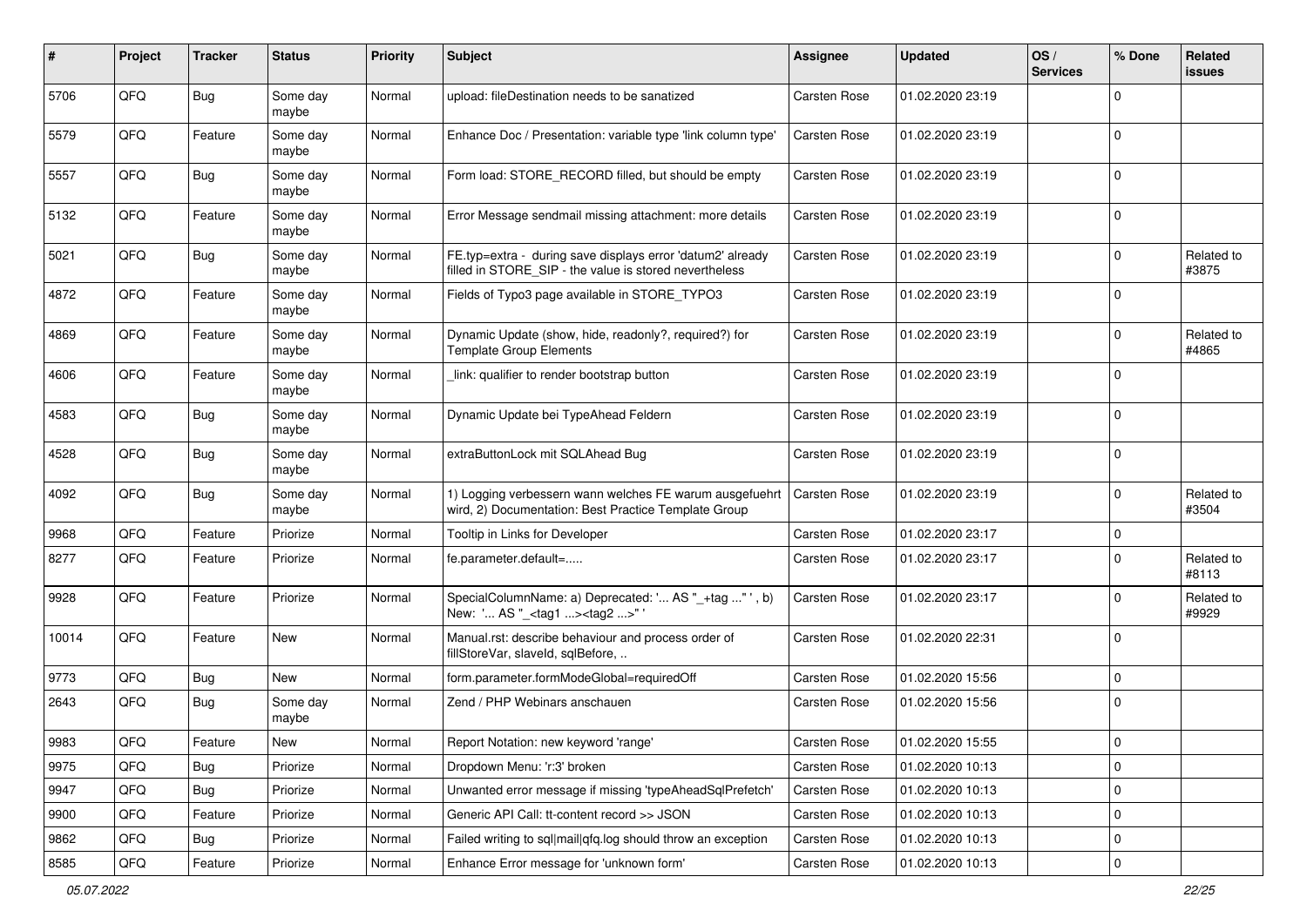| ∦    | Project | <b>Tracker</b> | <b>Status</b> | <b>Priority</b> | <b>Subject</b>                                                                                                                        | Assignee            | <b>Updated</b>   | OS/<br><b>Services</b> | % Done         | <b>Related</b><br>issues |
|------|---------|----------------|---------------|-----------------|---------------------------------------------------------------------------------------------------------------------------------------|---------------------|------------------|------------------------|----------------|--------------------------|
| 8584 | QFQ     | Feature        | Priorize      | Normal          | FE 'Action' - never assign to Container (except Template<br>Group)                                                                    | Carsten Rose        | 01.02.2020 10:13 |                        | $\Omega$       |                          |
| 8037 | QFQ     | Bug            | Priorize      | Normal          | FE.type=upload (advanced mode): {{slaveld:V}} missing<br>during dynamic update                                                        | Carsten Rose        | 01.02.2020 10:13 |                        | $\Omega$       |                          |
| 8034 | QFQ     | Feature        | Priorize      | Normal          | FormElement 'data': 22.22.2222 should not be accepted                                                                                 | Carsten Rose        | 01.02.2020 10:13 |                        | $\Omega$       |                          |
| 7656 | QFQ     | <b>Bug</b>     | Priorize      | Normal          | FE with required, 'pattern' and 'extraButtonLock': always<br>complain about missing value                                             | <b>Carsten Rose</b> | 01.02.2020 10:13 |                        | $\Omega$       |                          |
| 7630 | QFQ     | Feature        | Priorize      | Normal          | detailed error message for simple upload                                                                                              | Carsten Rose        | 01.02.2020 10:13 |                        | $\Omega$       |                          |
| 7616 | QFQ     | Bug            | Priorize      | Normal          | Selectlist with Enum & Dynamic Update                                                                                                 | Carsten Rose        | 01.02.2020 10:13 |                        | $\Omega$       |                          |
| 7522 | QFQ     | Feature        | Priorize      | Normal          | Inserting default index.html to folder (Avoid Apache Indexing)                                                                        | <b>Carsten Rose</b> | 01.02.2020 10:13 |                        | $\Omega$       |                          |
| 7290 | QFQ     | Feature        | Priorize      | Normal          | FormEditor: title as textarea if LEN(title)>60                                                                                        | Carsten Rose        | 01.02.2020 10:13 |                        | $\Omega$       | Blocked by<br>#7682      |
| 7217 | QFQ     | Feature        | Priorize      | Normal          | Download: notice User if `_sip=?` is missing                                                                                          | Carsten Rose        | 01.02.2020 10:13 |                        | $\Omega$       |                          |
| 6998 | QFQ     | Feature        | Priorize      | Normal          | Form: with debug=on show column information as tooltip of<br>column label                                                             | Carsten Rose        | 01.02.2020 10:13 |                        | $\Omega$       |                          |
| 6574 | QFQ     | Bug            | Priorize      | Normal          | qfq.log: Fehlermeldung wurde angezeigt, aber nicht geloggt                                                                            | <b>Carsten Rose</b> | 01.02.2020 10:13 |                        | $\Omega$       |                          |
| 5942 | QFQ     | Feature        | Priorize      | Normal          | 'L' and 'type': append to links, generate via 'link' by using 'u:'                                                                    | <b>Carsten Rose</b> | 01.02.2020 10:13 |                        | $\Omega$       |                          |
| 3782 | QFQ     | <b>Bug</b>     | Priorize      | Normal          | Bei fehlerhafter Eingabe (z.B. Datum) sollte das erwartete<br>Format angezeigt werden                                                 | Carsten Rose        | 01.02.2020 10:13 |                        | $\Omega$       |                          |
| 7920 | QFQ     | Feature        | <b>New</b>    | Normal          | FE: Syntax Highlight, Zeinlenumbruch                                                                                                  | Carsten Rose        | 01.02.2020 10:03 |                        | $\Omega$       |                          |
| 5782 | QFQ     | Feature        | <b>New</b>    | Normal          | <b>NextCloud API</b>                                                                                                                  | Carsten Rose        | 01.02.2020 10:02 |                        | $\Omega$       |                          |
| 7660 | QFQ     | Feature        | <b>New</b>    | Normal          | IMAP: import mails to DB, move / delete mails                                                                                         | <b>Carsten Rose</b> | 01.02.2020 09:52 |                        | $\Omega$       |                          |
| 9927 | QFQ     | Feature        | <b>New</b>    | Normal          | QFQ Update: a) Update nur machen wenn BE User<br>eingeloggt ist., b) Bei Fehler genaue Meldung welcher<br>Updateschritt Probleme hat. | Carsten Rose        | 22.01.2020 12:59 |                        | $\Omega$       |                          |
| 9777 | QFQ     | Feature        | <b>New</b>    | Normal          | Logging QFQ Variables                                                                                                                 | Carsten Rose        | 16.12.2019 17:17 |                        | $\overline{0}$ |                          |
| 8702 | QFQ     | Feature        | <b>New</b>    | Normal          | Load Record which is locked: missing user info                                                                                        | Carsten Rose        | 11.12.2019 16:16 |                        | $\Omega$       | Related to<br>#9789      |
| 7480 | QFQ     | Feature        | New           | Normal          | Record History (Undo / Redo)                                                                                                          | Carsten Rose        | 11.12.2019 16:16 |                        | $\Omega$       | Related to<br>#2361      |
| 6602 | QFQ     | Feature        | <b>New</b>    | Normal          | Formlet: in Report auf Mausklick ein mini-form oeffnen                                                                                | Carsten Rose        | 11.12.2019 16:16 |                        | $\Omega$       |                          |
| 4756 | QFQ     | Bug            | <b>New</b>    | Normal          | Form dirty even nothing changes                                                                                                       | Carsten Rose        | 11.12.2019 16:16 |                        | $\Omega$       |                          |
| 4023 | QFQ     | Feature        | <b>New</b>    | Normal          | prepared statements - FE action: salveld, sqllnsert,<br>sqlUpdate, sqlDelete, sqlBefore, sqlAfter                                     | Carsten Rose        | 11.12.2019 16:15 |                        | $\Omega$       |                          |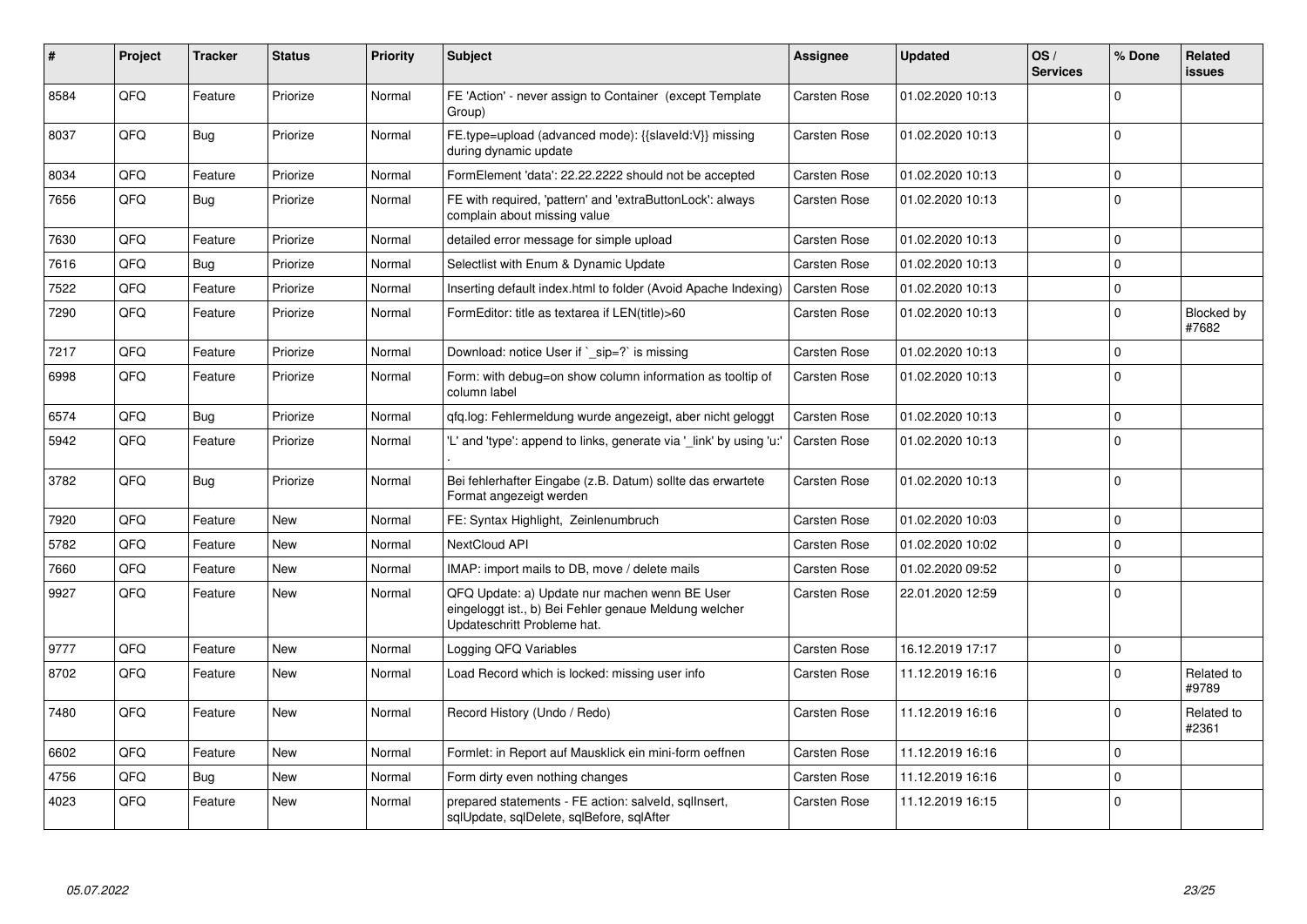| #    | Project | <b>Tracker</b> | <b>Status</b>     | <b>Priority</b> | <b>Subject</b>                                                                                                     | <b>Assignee</b>     | <b>Updated</b>   | OS/<br><b>Services</b> | % Done         | Related<br><b>issues</b>                    |
|------|---------|----------------|-------------------|-----------------|--------------------------------------------------------------------------------------------------------------------|---------------------|------------------|------------------------|----------------|---------------------------------------------|
| 2361 | QFQ     | Feature        | <b>New</b>        | Normal          | Logging wer/wann/wo welches Formular aufgerufen hat                                                                | <b>Carsten Rose</b> | 11.12.2019 16:15 |                        | $\Omega$       | Related to<br>#4432,<br>Related to<br>#7480 |
| 3267 | QFQ     | Feature        | Some day<br>maybe | Normal          | 2 Forms auf einer Seite: real + Read only                                                                          | <b>Carsten Rose</b> | 11.12.2019 16:03 |                        | $\Omega$       |                                             |
| 3216 | QFQ     | Feature        | Some day<br>maybe | Normal          | dynamic update für checkbox label2                                                                                 | <b>Carsten Rose</b> | 11.12.2019 16:03 |                        | $\Omega$       | Related to<br>#2081                         |
| 3130 | QFQ     | Bug            | Some day<br>maybe | Normal          | Debug Info's nicht korrekt nach 'New > Save'.                                                                      | <b>Carsten Rose</b> | 11.12.2019 16:03 |                        | $\Omega$       | Related to<br>#3253                         |
| 2995 | QFQ     | Feature        | Some day<br>maybe | Normal          | Dropdown JQuery Plugin: 'chosen' - Moeglichkeit um Select<br>Listen mehr Funktion zu geben. Kein Bootstrap noetig. | Carsten Rose        | 11.12.2019 16:03 |                        | $\Omega$       |                                             |
| 2084 | QFQ     | Feature        | Some day<br>maybe | Normal          | Mailto mit encryption: Subrecord                                                                                   | <b>Carsten Rose</b> | 11.12.2019 16:03 |                        | $\Omega$       | Related to<br>#2082                         |
| 1946 | QFQ     | Feature        | Some day<br>maybe | Normal          | Kontrolle ob der ReadOnly Modus bei den<br>Formularelementen korrekt implementiert ist                             | <b>Carsten Rose</b> | 11.12.2019 16:03 |                        | $\Omega$       |                                             |
| 1635 | QFQ     | Feature        | Some day<br>maybe | Normal          | QFQ Extension content record: weitere Optionen einblenden.                                                         | Carsten Rose        | 11.12.2019 16:03 |                        | $\Omega$       |                                             |
| 4293 | QFQ     | Bug            | Some day<br>maybe | Normal          | Download broken if token 'd:' is missing - but no error<br>message                                                 | <b>Carsten Rose</b> | 11.12.2019 16:03 |                        | $\Omega$       | Related to<br>#7514                         |
| 4259 | QFQ     | Feature        | Some day<br>maybe | Normal          | Instant trigger a cron job                                                                                         | <b>Carsten Rose</b> | 11.12.2019 16:03 |                        | $\Omega$       |                                             |
| 4197 | QFQ     | Feature        | Some day<br>maybe | Normal          | Unit Test fuer JSON Stream von QuickFormQuery.php ><br>doForm()                                                    | <b>Carsten Rose</b> | 11.12.2019 16:03 |                        | $\overline{0}$ |                                             |
| 4026 | QFQ     | Feature        | Some day<br>maybe | Normal          | sqlLog.sql: log number of FE.id                                                                                    | <b>Carsten Rose</b> | 11.12.2019 16:03 |                        | $\Omega$       | Related to<br>#5458                         |
| 4008 | QFQ     | Bug            | Some day<br>maybe | Normal          | FormElemen.type=sendmail: wrong 'TO' if 'real<br>name <rea@mail.to>' is used</rea@mail.to>                         | <b>Carsten Rose</b> | 11.12.2019 16:03 |                        | $\Omega$       |                                             |
| 3991 | QFQ     | Feature        | Some day<br>maybe | Normal          | report: Columnname '_skipWrap' skips 'fbeg', 'fend'                                                                | <b>Carsten Rose</b> | 11.12.2019 16:03 |                        | $\Omega$       |                                             |
| 3947 | QFQ     | Feature        | Some day<br>maybe | Normal          | Attack detectect: logout current user                                                                              | <b>Carsten Rose</b> | 11.12.2019 16:03 |                        | $\Omega$       | Related to<br>#5458,<br>Related to<br>#6299 |
| 3942 | QFQ     | Feature        | Some day<br>maybe | Normal          | Action Elemente: neu generierte IDs via FE weitergeben                                                             | Carsten Rose        | 11.12.2019 16:03 |                        | $\mathbf 0$    | Related to<br>#3941                         |
| 3941 | QFQ     | Feature        | Some day<br>maybe | Normal          | sqlAfter: es sollten mehrere moeglich sein                                                                         | Carsten Rose        | 11.12.2019 16:03 |                        | $\mathbf 0$    | Related to<br>#3942                         |
| 3905 | QFQ     | Feature        | Some day<br>maybe | Normal          | Documentation: Best Practice anhand eines Online<br>Bewerbungstools                                                | Carsten Rose        | 11.12.2019 16:03 |                        | $\mathbf 0$    |                                             |